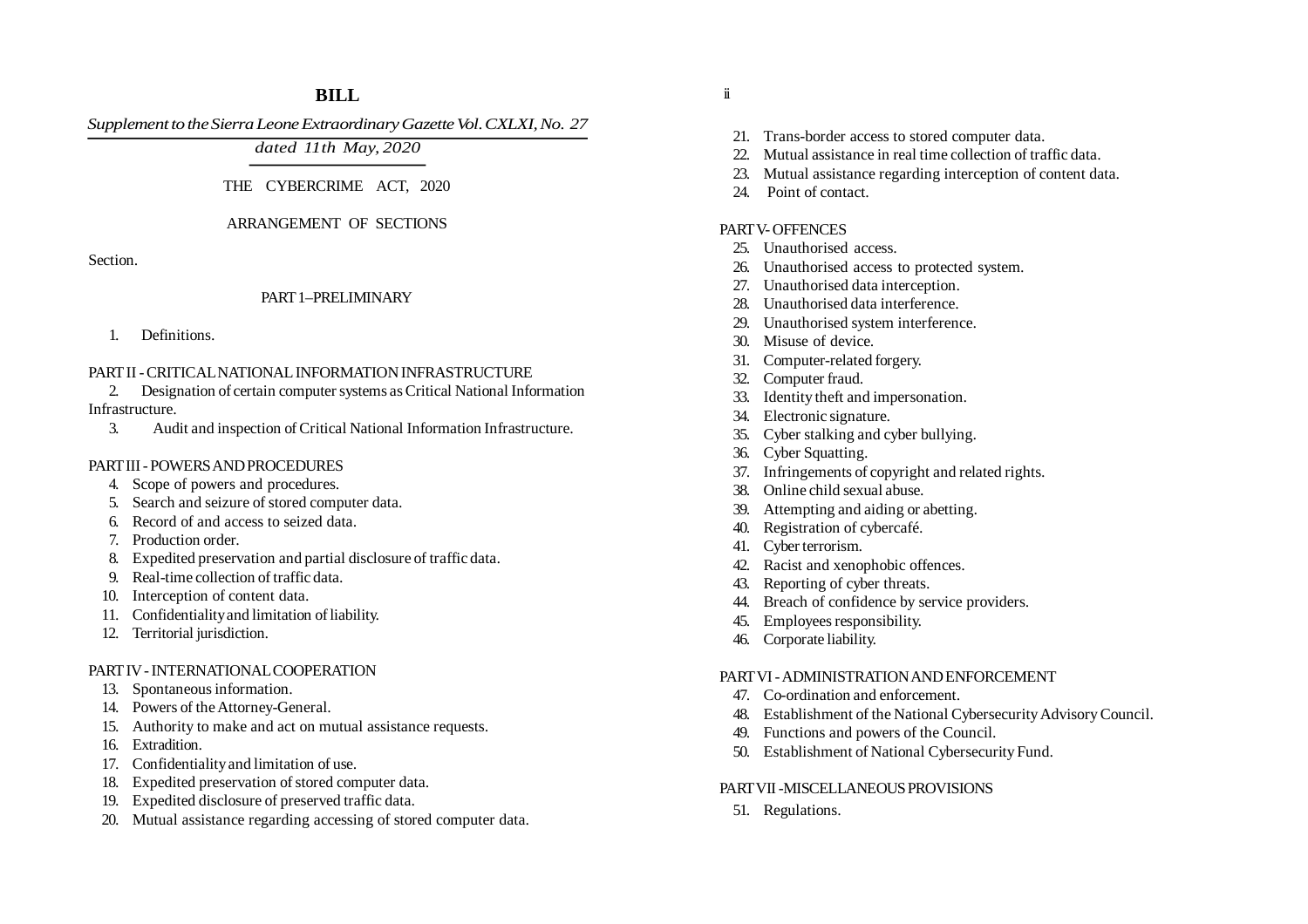

# **THE CYBERCRIME ACT, 2020**

Being an Act to provide for the prevention of the abusive use of Short title. computer systems; to provide for the timely and effective collection of electronic evidence for the purpose of investigation and prosecution of cybercrime; to provide for the protection of Critical National Information Infrastructure; to provide for facilitation of international cooperation in dealing with cybercrime matters and to provide for other related matters.

 $[$   $]$ 

ENACTED by the President and Members of Parliament in this Date of compresent Parliament assembled. mencement.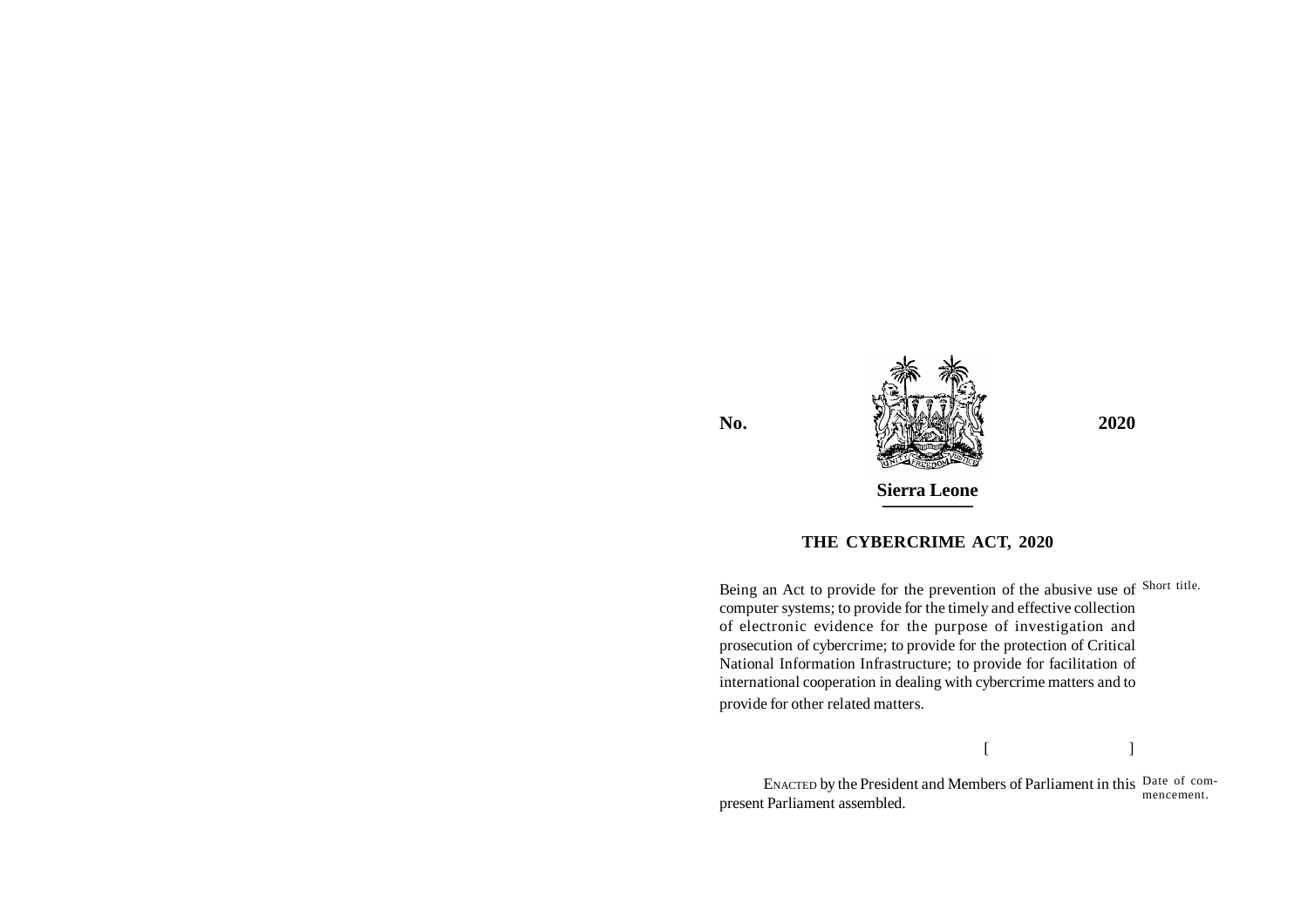|              |    | PART I - PRELIMINARY                                                                                                                                                                                                                                                                                                                                                                                                                                                                                                                                                                          |
|--------------|----|-----------------------------------------------------------------------------------------------------------------------------------------------------------------------------------------------------------------------------------------------------------------------------------------------------------------------------------------------------------------------------------------------------------------------------------------------------------------------------------------------------------------------------------------------------------------------------------------------|
| Definitions. | 1. | In this Act, unless the contrary intention appears -                                                                                                                                                                                                                                                                                                                                                                                                                                                                                                                                          |
|              |    | "computer data" means any representation of facts,<br>information or concepts in a form suitable for<br>processing in a computer system, including a program<br>suitable to cause a computer system to perform a<br>function;                                                                                                                                                                                                                                                                                                                                                                 |
|              |    | "computer data storage medium" means any device,<br>physical or virtual, containing or designed to<br>contain, or enabling or designed to enable storage<br>of data, whether available in a single or distributed<br>form for use by a computer;                                                                                                                                                                                                                                                                                                                                              |
|              |    | "computer system" means any physical or virtual<br>device, or any set of associated physical or virtual<br>devices; or a group of interconnected or related<br>devices, one or more of which, pursuant to a program,<br>performs automatic processing of data at least one<br>of which use electronic, magnetic, optical or other<br>technology, to perform logical, arithmetic storage and<br>data or which perform control functions on physical<br>or virtual devices including mobile devices and<br>reference to a computer system includes a reference<br>to part of a computer system; |
|              |    | "Critical National Information Infrastructure" means<br>computer systems that are necessary for the<br>continuous delivery of essential services that Sierra<br>Leone relies on, the loss or compromise of which<br>will lead to a debilitating impact on -                                                                                                                                                                                                                                                                                                                                   |

2

(a) the security, defence or international relations of Sierra Leone;

- 
- (b) the existence or identity of a confidential source of information relating to the enforcement of the criminal law;
- (c) the provision of services directly related to communications, infrastructure, banking and financial services, public utilities, public transportation or public key infrastructure; or
- (d) the protection of public safety including system related to essential emergency services;
- "encrypted data" means data which has been transformed from its plain text version to an unintelligible format, regardless of the technique utilised for such transformation and irrespective of the medium in which such data occurs or can be found, for the purposes of protecting the content of such data;
- "extradite or prosecute" means the legal obligation of states under public international law to prosecute persons who commit serious international crimes where no other state has requested extradition;
- "interference" means any impairment to the confidentiality, integrity or availability of a computer system, or any program or data on a computer system, or any act in relation to a computer system which impairs the operation of the computer system, program, or data;
- "Minister" means the Minister responsible for Information and Communications;
- "modification" means, in relation to a computer system, program or data, the alteration or modification with respect to the contents of a computer system by the operation of a function of the computer system or any other computer if -

3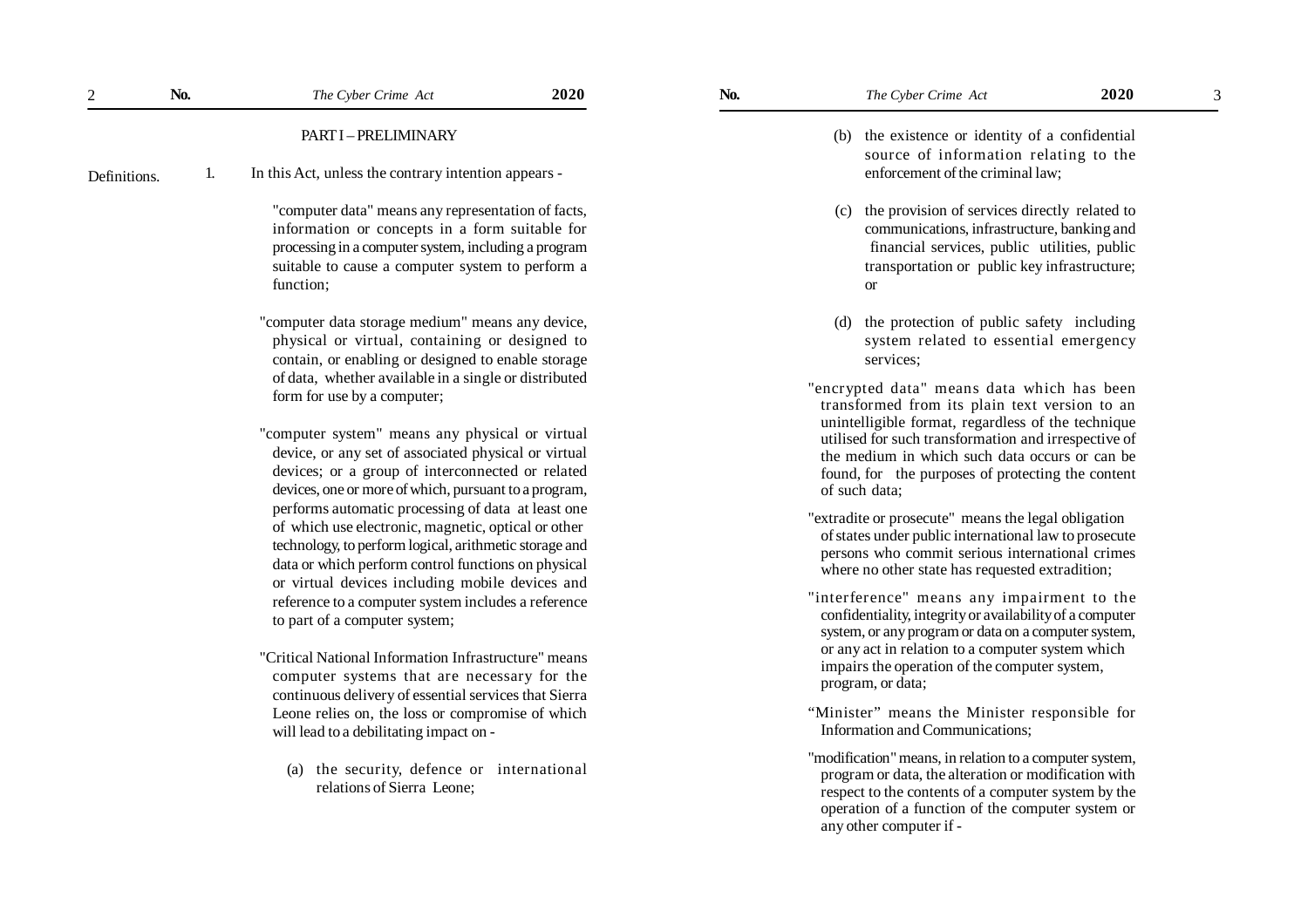| No.<br>4 |            | The Cyber Crime Act                                                                                                                                                                                                                                                  | <b>2020</b> |
|----------|------------|----------------------------------------------------------------------------------------------------------------------------------------------------------------------------------------------------------------------------------------------------------------------|-------------|
|          | (a)        | a program or data held in the<br>system is altered or erased;                                                                                                                                                                                                        | computer    |
|          | (b)        | a program or data is added to its contents;<br><b>or</b>                                                                                                                                                                                                             |             |
|          | (c)        | an act occurs which impairs the n o r m a l<br>operation of a computer<br>system,                                                                                                                                                                                    |             |
|          | caused it; | and any act which contributes towards causing such<br>alteration or modification shall be deemed to have                                                                                                                                                             |             |
|          |            | "person" includes a natural person, a corporation,<br>company, partnership, firm, association or societies.                                                                                                                                                          |             |
|          |            | "plain text version" means original data before it has<br>been transformed into an unintelligible format.                                                                                                                                                            |             |
|          |            | "program or computer program" means computer data<br>representing instructions or statements that, when<br>executed in a computer system, causes the computer<br>system to perform a function;                                                                       |             |
|          |            | "service provider" means a public or private entity<br>that provides to users of its services the means to<br>communicate by use of a computer system including<br>any other entity that processes or stores computer<br>data on behalf of that entity or its users; |             |
|          |            | "subscriber information" means any information<br>contained in the form of data or any form that is held<br>by a service provider, relating to subscribers of its<br>services, other than traffic data or content data, by<br>which can be established-              |             |

5

- (a) the type of communication service used, the technical provisions taken thereto and the period of service;
- (b) the subscriber's identity, postal, geographic, electronic mail address, telephone and other access number, billing and payment information available on the basis of a service agreement or arrangement; or
- (c) any other information on the site of an installation of communication equipment available on the basis of a service agreement or arrangement;
- "traffic data" means computer data relating to a communication by means of a computer system, generated by a computer system that formed a part in the chain of communication, indicating the communication's origin, destination, route, time, date, size, duration or the type of underlying service;
- "unauthorised" means access of any kind, to a computer system, program or data, by a person who
	- (a) is not entitled to access that computer system, program or data; and
	- (b) does not have or exceeds the level of authorisation consented to by the person entitled to grant such consent, for the particular kind or type of access with respect to that computer system, program or data:

Provided that any act or access in exercise of powers under the Act shall not be deemed to be unauthorised.

-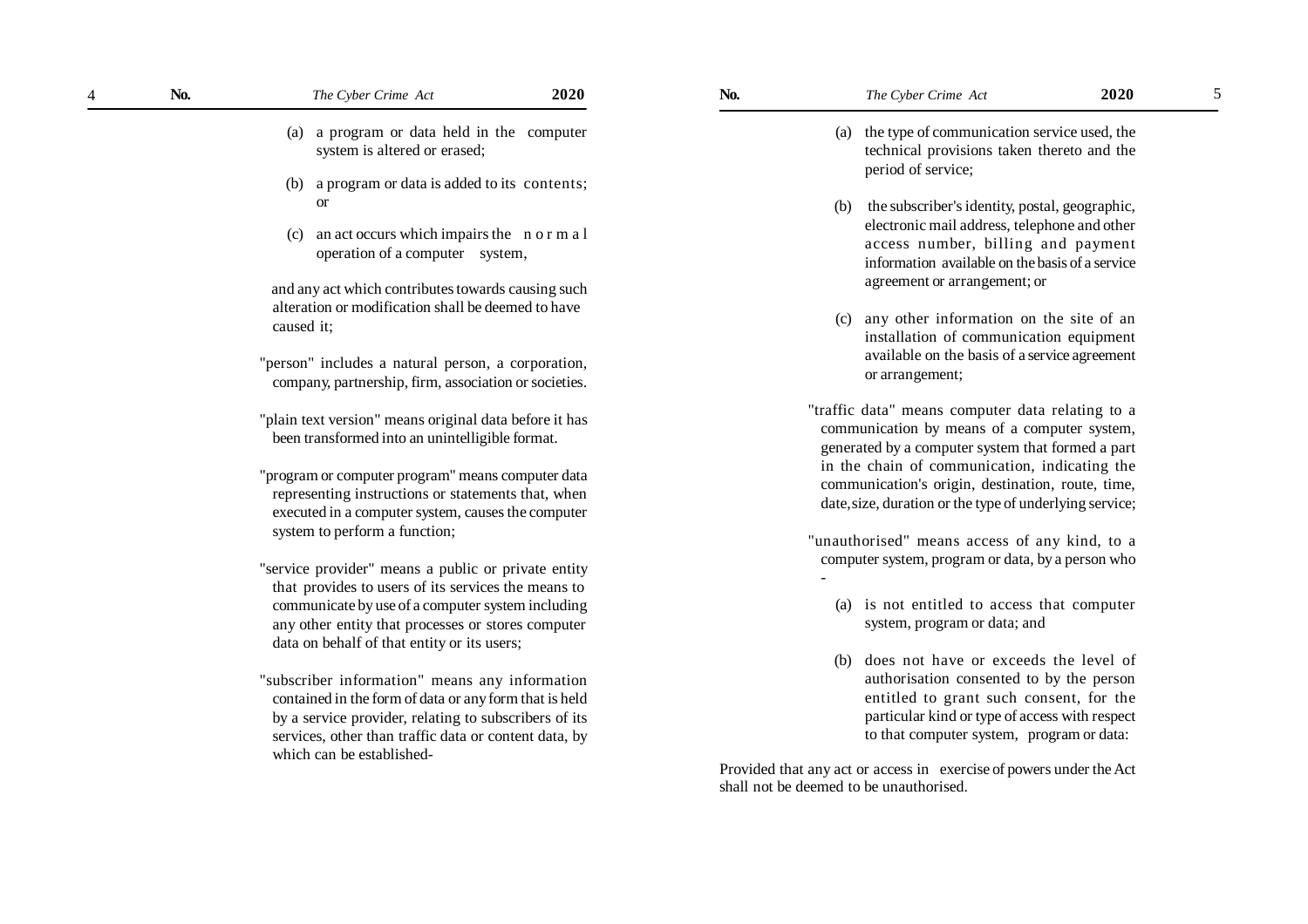#### PART II-CRITICAL NATIONAL INFORMATION INFRASTRUCTURE

Designation of Critical National Information Infrastructure.

2. (1) The President may, on the recommendation of the Minister by Order published in the Gazette, designate certain computer systems, computer data or traffic data vital to Sierra Leone or any combination of those matters, as constituting Critical National Information Infrastructure.

(2) A Presidential Order made under subsection (1), may prescribe minimum standards, guidelines, rules or procedures in respect of -

- (a) the protection or preservation of Critical National Information Infrastructure;
- (b) the general management of Critical National Information Infrastructure;
- (c) access to, transfer and control of data in Critical National Information Infrastructure;
- (d) infrastructural or procedural rules and requirements for securing the integrity and authenticity of data or information contained in any designated Critical National Information Infrastructure;
- (e) the storage or archiving of data or information designated as Critical National Information Infrastructure;
- (f) recovery plans in the event of disaster, breach or loss of the Critical National Information Infrastructure or any part of it; and
- (g) any other matter required for the adequate protection, management and control of data and other resources in any Critical National Information Infrastructure.

3. A Presidential Order made under subsection (1) of section Audit and 2 may require the National Computer Security Incidence Response inspection Teamestablished by the coordinating body under paragraph (c) of  $\frac{1}{\text{National}}$  respectively. subsection (1) of section 47 to audit and inspect any Critical National Information Information Infrastructure at any time to ensure compliance with this Infrastructure. Act. National

#### PART III - POWERS AND PROCEDURES

4. (1) Powers and procedures under this Act shall be Scope of applicable to and may be exercised with respect to powers and procedures.

- (a) criminal offences under this Act;
- (b) criminal offences committed by means of a computer system, including mobile phones and other electronic equipment, under any other law; and
- (c) the collection of evidence in electronic form of a criminal offence under this Act or any other law.

(2) In a trial of an offence under any law, the fact that evidence has been generated, transmitted or seized from or identified in a search of a computer system, shall not of itself prevent that evidence from being presented, relied upon or admitted.

5. (1) Upon an application by a police officer or other Search and authorised person to a Judge of the High Court that there is reasonable grounds to believe that there may be in a specified computer system, program, data, computer data storage medium material which seizure of stored computer data.

> (a) may be reasonably required as evidence in proving a specifically identified offence in a criminal investigation or criminal proceedings;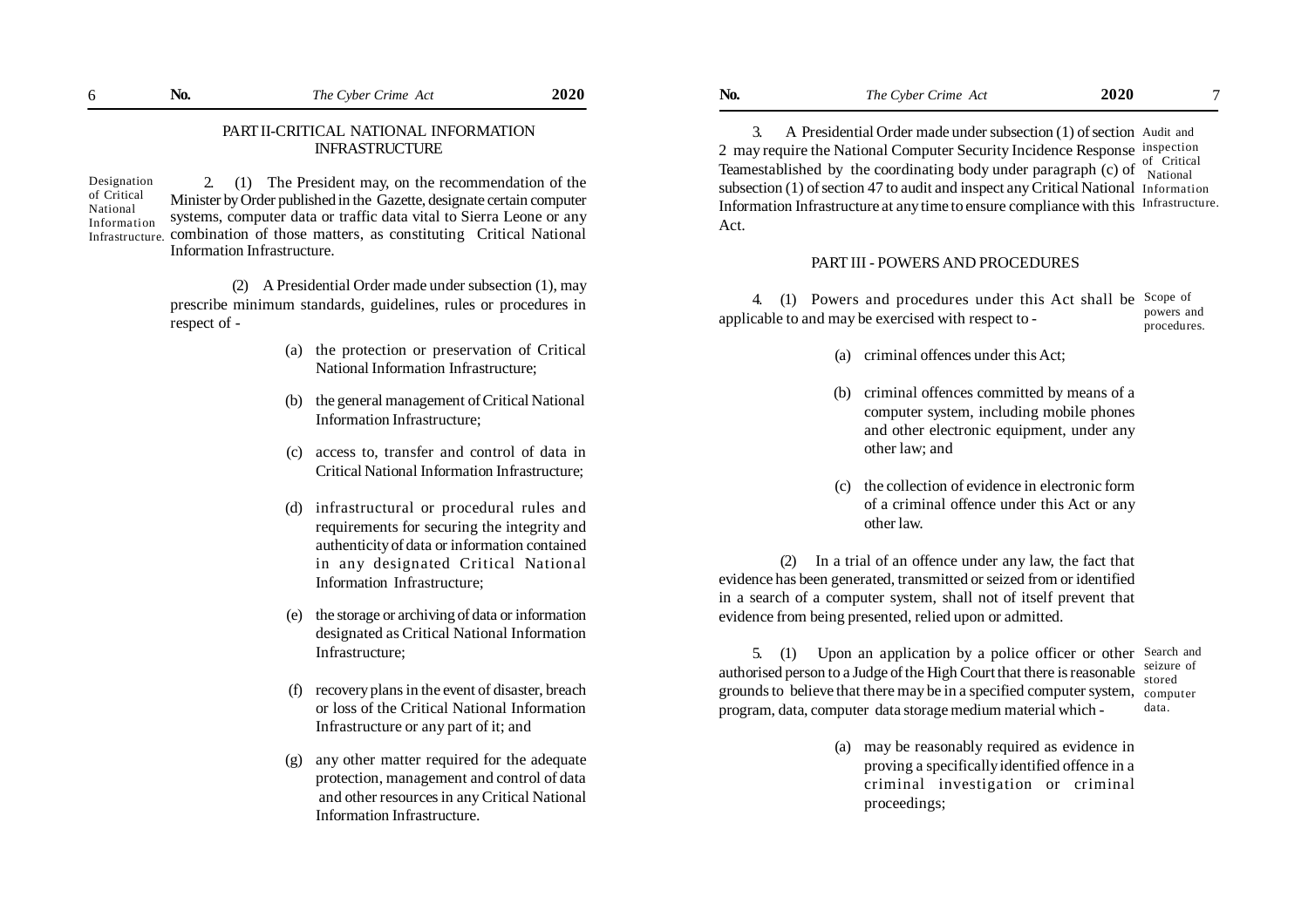the Judge may issue a warrant which shall authorise the police officer or other authorised person, with such assistance as may be necessary, to access, seize or secure a specified computer system, program, data or computer data storage medium.

 (2) A warrant issued under subsection (1) shall authorise a police officer or other authorised person to -

- (a) seize or secure a computer system or part of it or a computer-data storage medium;
- (b) make and retain a copy of computer data;
- (c) maintain the integrity of stored computer data;
- (d) render inaccessible or remove computer data in the accessed computer system;
- (e) have access to, inspect and check the operation of a computer system to which the warrant applies;
- (f) have access to any information, code or technology which has the capability of unscrambling encrypted data contained or available to a computer system into an intelligible format for the purpose of the warrant;
- (g) require a person possessing knowledge about the functioning of a computer system or measures applied to protect a computer data therein, to provide the necessary computer data or information, to enable a police officer or other authorised person in conducting an activity authorised under this section;

(h) have access to such reasonable technical and other assistance as he may require for the purposes of the warrant.

 (3) An application under subsection (1) shall provide reasons explaining why it is believed that -

- (a) the material sought will be found on the premises to be searched; or
- (b) the purpose of a search may be frustrated or seriously prejudiced unless an investigating officer arriving at the premises can secure immediate entry to them.

(4) Where a police officer or other authorised person authorised to search or access a specific computer system or part of it, under subsection (2), has grounds to believe that the data sought is stored in another computer system and such data is accessible from or available to the initial system, the police officer or other authorised person may extend the search or accessing to such other system or systems.

(5) Computer data seized under subsection (2) shall only be lawfully used for the purpose for which it was originally obtained.

- (6) A police officer or other authorised person shall
	- (a) only seize a computer system under subsection (2) when it is -
		- (i) not practical to seize or secure the computer data; or
		- (ii) necessary to ensure that data will not be destroyed, altered or otherwise interfered with;

9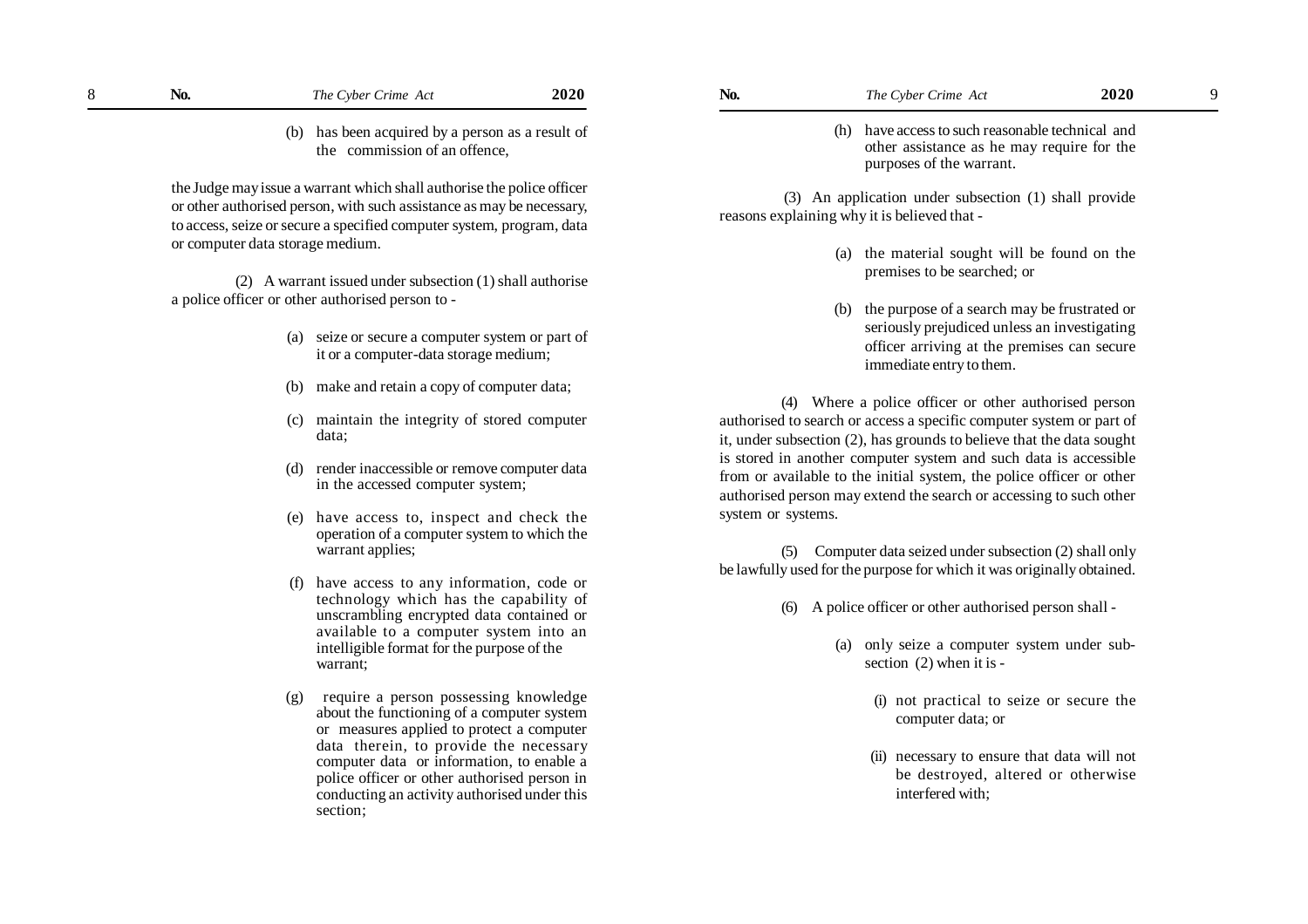(b) exercise reasonable care while the computer system or computer data storage medium is retained.

(7) A police officer or other authorised person who misuses the powers granted under this section commits an offence and is liable on conviction to such fine or term of imprisonment as the Minister may, by Regulation made under this Act, prescribe.

 (8) A person who obstructs a police officer or other authorised person in the lawful exercise of the powers under this section commits an offence and is liable on conviction to such fine or term of imprisonment as the Minister may, by Regulation made under this Act, prescribe.

Record of and access to seized data.

 6. (1) Where a computer system or data has been removed or rendered inaccessible, following a search or seizure, the person who made the searchor seizure shall, at the time of the search or seizure or as soon as practicable after the search -

- (a) make a list of what has been seized or rendered inaccessible, with the date and time of seizure; and
- (b) give a copy of that list to
	- (i) the occupier of the premises; or
	- (ii) the person in control of the computer system.

(2) Subject to subsection (3), a police officer or other authorised person shall, on request, permit a person -

- (a) who has custody or control of a computer system,
- (b) who has right to data or information seized under subsection (2) of section 5; or
- (c) acting on behalf of a person under subparagraph (a) or  $(b)$ ,

 to access and copy computer data on the system or give such person a copyof the computer data.

(3) A police officer or other authorised person may refuse to give access to or provide copies seized under subsection (2) if he has reasonable grounds to believe that giving access to or providing copies would-

(a) constitute a criminal offence; or

(b) prejudice -

(i) an investigation; or

(ii) any prosecution:

. (4) Notwithstanding subsection (3), a Judge of the High Court may, upon sufficient and reasonable grounds, allow a person under subparagraph (a) or (b) of subsection (2) to access or copy computer data.

7. (1) Where it is necessary or desirable for the purposes of  $_{\text{Production}}$ an investigation, a Judge of the High Court may upon an application <sub>order.</sub> by a police officer or other authorised person, order -

- (a) a person in possession or control of specified data stored in a computer system or a computer data storage medium; or
- (b) a service provider in possession or control of specified subscriber information relating to services offered -
	- (i) in Sierra Leone; or
	- (ii) based outside Sierra Leone but, offering its services in Sierra Leone;

to submit information in his possession or control.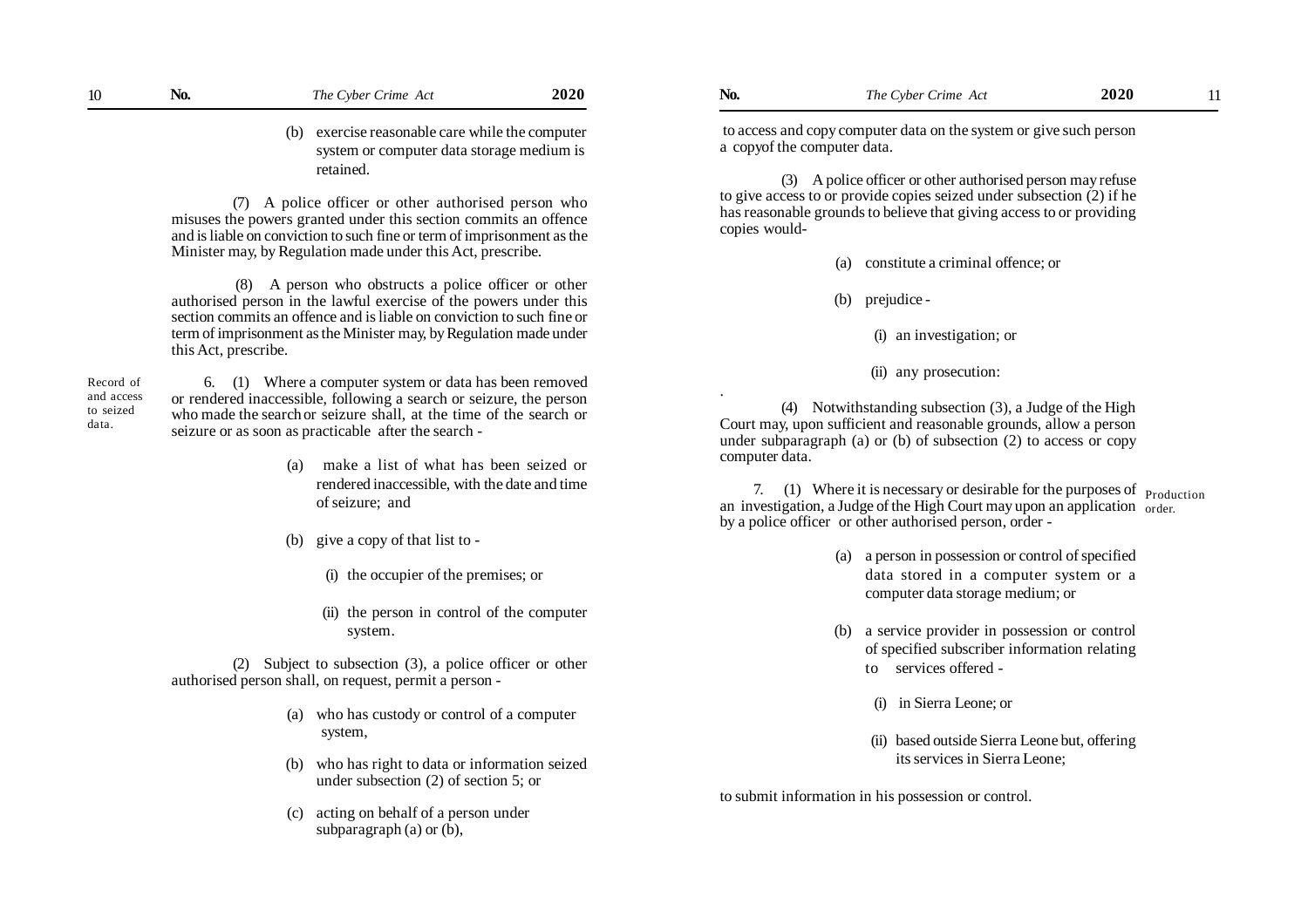(2) For the purposes of this section, "subscriber information" means any information contained in the form of data or any form that is held by a service provider, relating to subscribers of its services, other than traffic data or content data, by which can be established -

- (a) the type of communication service used, the technical provisions taken thereto and the period of service;
- (b) the subscriber's identity, postal, geographic, electronic mail address, telephone and other access number, billing and payment information available on the basis of the service agreement or arrangement; or
- (c) any other information on the site of the installation of communication equipment available on the basis of the service agreement or arrangement.

(3) A Judge of the High Court may, by order, require a person -

- (a) to whom an order is made under subsection (1), or
- (b) in control of a computer system, to whom a warrant issued under subsection (1) of section 5;

to keep such order or warrant confidential.

(4) A person who fails to comply with an order under subsection (1) commits an offence and is liable on conviction to such fine or term of imprisonment as the Minister may, by Regulation made under this Act, prescribe.

 (5) A police officer or other authorised person who uses the powers granted under subsection (1) for a purpose other than that stated in subsection (6) commits an offence and is liable on conviction to such fine or term of imprisonment as the Minister may, by Regulation made under this Act, prescribe.

 (6) An application under subsection (1) shall state the reasons explaining why it is believed that -

- (a) a specified computer data sought is likely to be available with a person mentioned in subparagraph (a) or (b) of subsection (1);
- (b) an investigation may be frustrated or seriously prejudiced unless the specified computer data or the subscriber information, as the case may be, is produced;
- (c) the type of evidence suspected is likely to be produced by a person mentioned in subparagraph (a) or (b) of subsection (1);
- (d) subscribers, users or unique identifiers who are the subject of an investigation or prosecution, may be disclosed as a result of the production of the specified computer data;
- (e) an identified offence is an offence in respect of which the order is sought;
- (f) measures taken shall prepare and ensure that the specified computer data will be produced

-

- (i) whilst maintaining the privacy of other users, customers and third parties; and
- (ii) without the disclosure of data of any party who is not part of the investigation; and
- (g) measures taken shall prepare and ensure that the production of the specified computer data is carried out through technical means such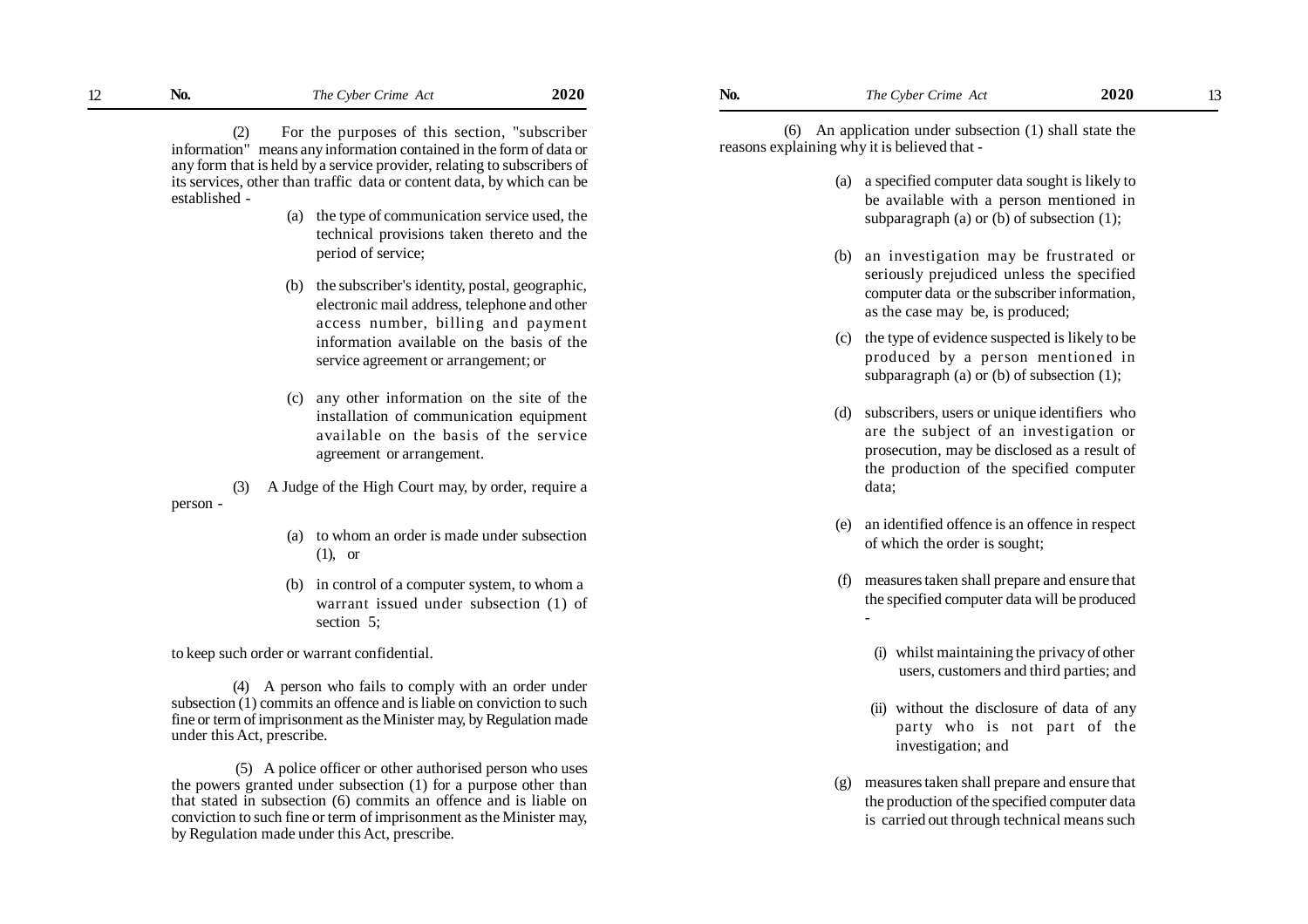| 14                                       | No.                                                                                                                                                                                                                                                                                              | The Cyber Crime Act                                                                                                                  | 2020 | No.                 | The Cyber Crime Act                                                                                                                                                                                                                                                                                                                                              | 2020 | 15                             |
|------------------------------------------|--------------------------------------------------------------------------------------------------------------------------------------------------------------------------------------------------------------------------------------------------------------------------------------------------|--------------------------------------------------------------------------------------------------------------------------------------|------|---------------------|------------------------------------------------------------------------------------------------------------------------------------------------------------------------------------------------------------------------------------------------------------------------------------------------------------------------------------------------------------------|------|--------------------------------|
|                                          |                                                                                                                                                                                                                                                                                                  | as mirroring or copying of relevant data and<br>not through physical custody of computer                                             |      |                     | (a) an investigation or prosecution;                                                                                                                                                                                                                                                                                                                             |      |                                |
|                                          |                                                                                                                                                                                                                                                                                                  | systems or devices.                                                                                                                  |      |                     | (b) avoiding a risk or vulnerability that the<br>computer data may be modified, lost,                                                                                                                                                                                                                                                                            |      |                                |
| Expedited<br>preservation<br>and partial | 8.<br>he is satisfied that -                                                                                                                                                                                                                                                                     | (1) A police officer or other authorised person may, where                                                                           |      |                     | destroyed or rendered inaccessible; or                                                                                                                                                                                                                                                                                                                           |      |                                |
| disclosure of<br>traffic data.           |                                                                                                                                                                                                                                                                                                  | (a) a specified computer data stored in a<br>computer system or computer data storage<br>medium is reasonably required for the       |      |                     | (c) averting overly burdensome cost of such<br>preservation on the person in control of the<br>computer system.                                                                                                                                                                                                                                                  |      |                                |
|                                          |                                                                                                                                                                                                                                                                                                  | purposes of a criminal investigation; and                                                                                            |      | (5)<br>given shall- | A person to whom a notice under subsection $(1)$ is                                                                                                                                                                                                                                                                                                              |      |                                |
|                                          |                                                                                                                                                                                                                                                                                                  | (b) there is a risk or vulnerability that the<br>computer data may be modified, lost,<br>destroyed or rendered inaccessible,         |      |                     | (a) be responsible to preserve the data for -                                                                                                                                                                                                                                                                                                                    |      |                                |
|                                          |                                                                                                                                                                                                                                                                                                  | by written notice given to a person in possession or control of the<br>computer system or computer data storage medium, require that |      |                     | a period not exceeding 90 days as<br>specified in subsection $(3)$ ; or                                                                                                                                                                                                                                                                                          |      |                                |
|                                          |                                                                                                                                                                                                                                                                                                  | person to undertake expeditious preservation of the computer data.<br>(2) A notice under subsection $(1)$ may require a person in    |      |                     | (ii) any extended period permitted by a<br>Judge of the High Court under                                                                                                                                                                                                                                                                                         |      |                                |
|                                          |                                                                                                                                                                                                                                                                                                  | possession or control of the computer system or computer data<br>storage medium to disclose sufficient traffic data about the        |      |                     | subsection (4).<br>(b) respond expeditiously to requests for                                                                                                                                                                                                                                                                                                     |      |                                |
|                                          | communication to identify-                                                                                                                                                                                                                                                                       | (a) the service providers; and                                                                                                       |      |                     | assistance, whether to facilitate requests for<br>police assistance or mutual assistance                                                                                                                                                                                                                                                                         |      |                                |
|                                          |                                                                                                                                                                                                                                                                                                  | (b) the path through which the communication                                                                                         |      |                     | requests, and<br>(c) disclose as soon as practicable, a sufficient                                                                                                                                                                                                                                                                                               |      |                                |
|                                          |                                                                                                                                                                                                                                                                                                  | was transmitted.<br>(3) The period of preservation of data required under                                                            |      |                     | amount of the non-content data to enable a<br>police officer or other authorised person to                                                                                                                                                                                                                                                                       |      |                                |
|                                          | subsection (1) shall not exceed 90 days.                                                                                                                                                                                                                                                         |                                                                                                                                      |      |                     | identify any other telecommunications<br>providers involved in the transmission of the                                                                                                                                                                                                                                                                           |      |                                |
|                                          | (4) The period of preservation of data under subsection<br>(3) may be extended by a Judge of the High Court for a further specified<br>period of time, on an application by a police officer or other authorised<br>person, where such extension is reasonably required for the purposes<br>of - |                                                                                                                                      |      | 9.                  | communication.<br>(1) Where there are reasonable grounds to believe that Real-time<br>traffic data associated with specified communications is reasonably<br>required for the purposes of a specific criminal investigation, a Judge<br>of the High Court may, on an application by a police officer or other<br>authorised person, order a service provider to- |      | collection of<br>traffic data. |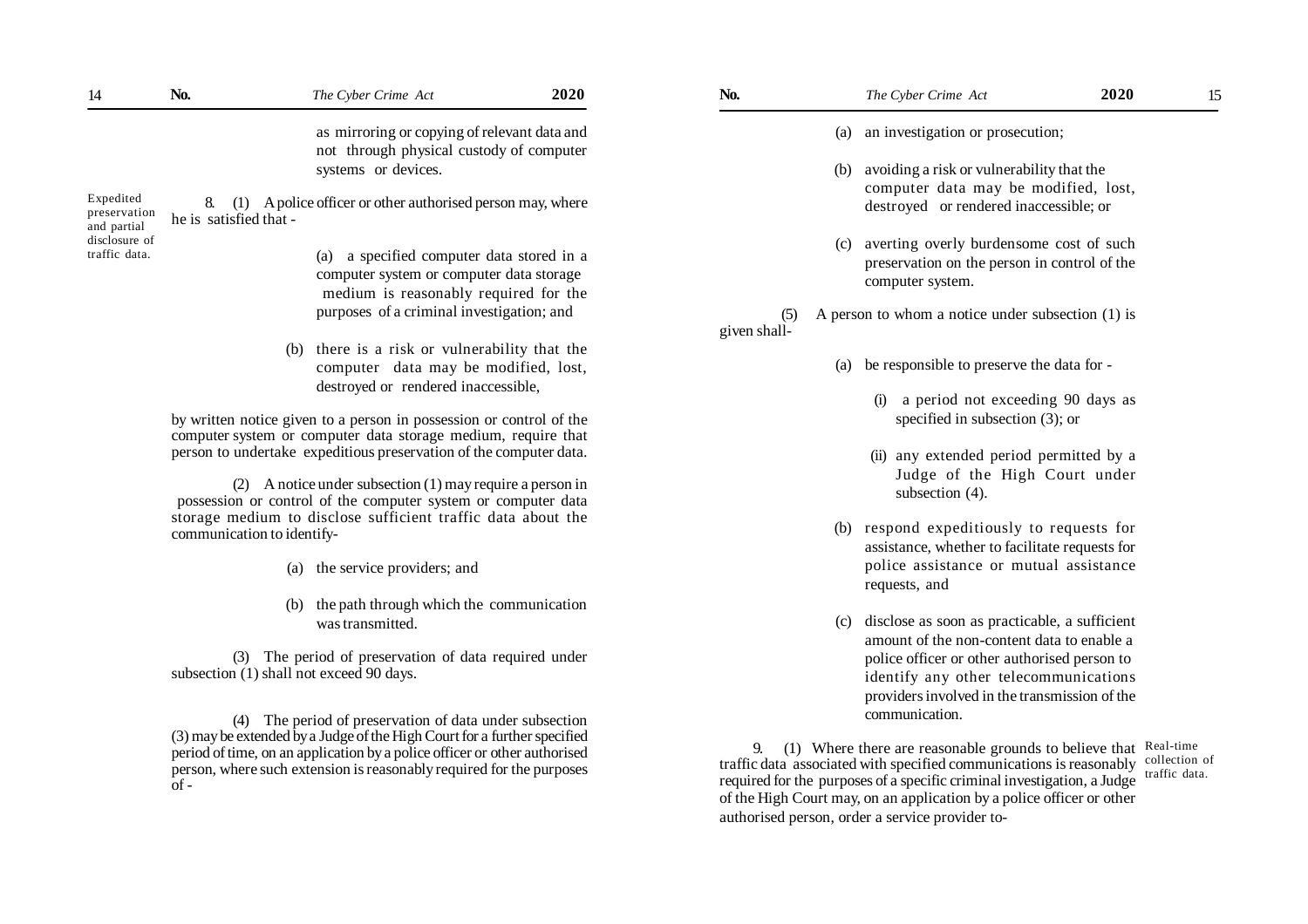- (a) collect or record traffic data in real-time; and
- (b) provide specified traffic data to the police officer or other authorised person.

(2) An Order for the real-time collection or recording of traffic data under sub-section (1) shall not be for a period beyond what is absolutely necessary and in any event not for more than 90 days.

(3) A period of real-time collection or recording of traffic data under subsection (2) may be extended by a Judge of the High Court for a further specified period of time, on an application by a police officer or other authorised person, where the extension is reasonably required for the purposes of -

- (a) an investigation or prosecution;
- (b) further real-time collection or recording of traffic data necessary to achieve the purpose for which the Order under sub-section (1) was made;
- (c) ensuring that the real-time collection or recording of traffic data is carried out whilst maintaining the privacy of other users, customers and third parties and without the disclosure of information and data of any party not part of the investigation;
- (d) preventing the investigation of being frustrated or seriously prejudiced; and
- (e) averting overly burdensome cost of such extension on the person in control of the computer system.

(4) An application under subsection (1) shall state reasons explaining why it is believed that -

- (a) a traffic data sought will be available with the person in control of the computer system;
- (b) a type of traffic data suspected will be found on that computer system;
- (c) the subject of an investigation or prosecution may be found on that computer system;
- (d) an identified offence is an offence in respect of which the order is sought;
- (e) measures shall be taken to maintain the privacy of other users, customers and third parties; and
- (f) there will be no disclosure of data of any party not part of the investigation.

(5) A Judge of the High Court may also require a service provider to keep confidential, an Order under subsection (1) and a warrant issued under subsection (1) of section 5.

(6) A service provider who fails to comply with an Order under subsection (1) commits an offence and is liable on conviction to such fine or term of imprisonment as the Minister may, by Regulation made under this Act, prescribe.

10. (1) Where there are reasonable grounds to believe that Interception the content of a specifically identified electronic communication is of content reasonably required for the purposes of a specific investigation in data. respect of a serious offence, a Judge of the High Court may, on an application by a police officer or other authorised person, order a service provider to-

- (a) collect or record; or
- (b) co-operate and assist a competent authority in the collection or recording of,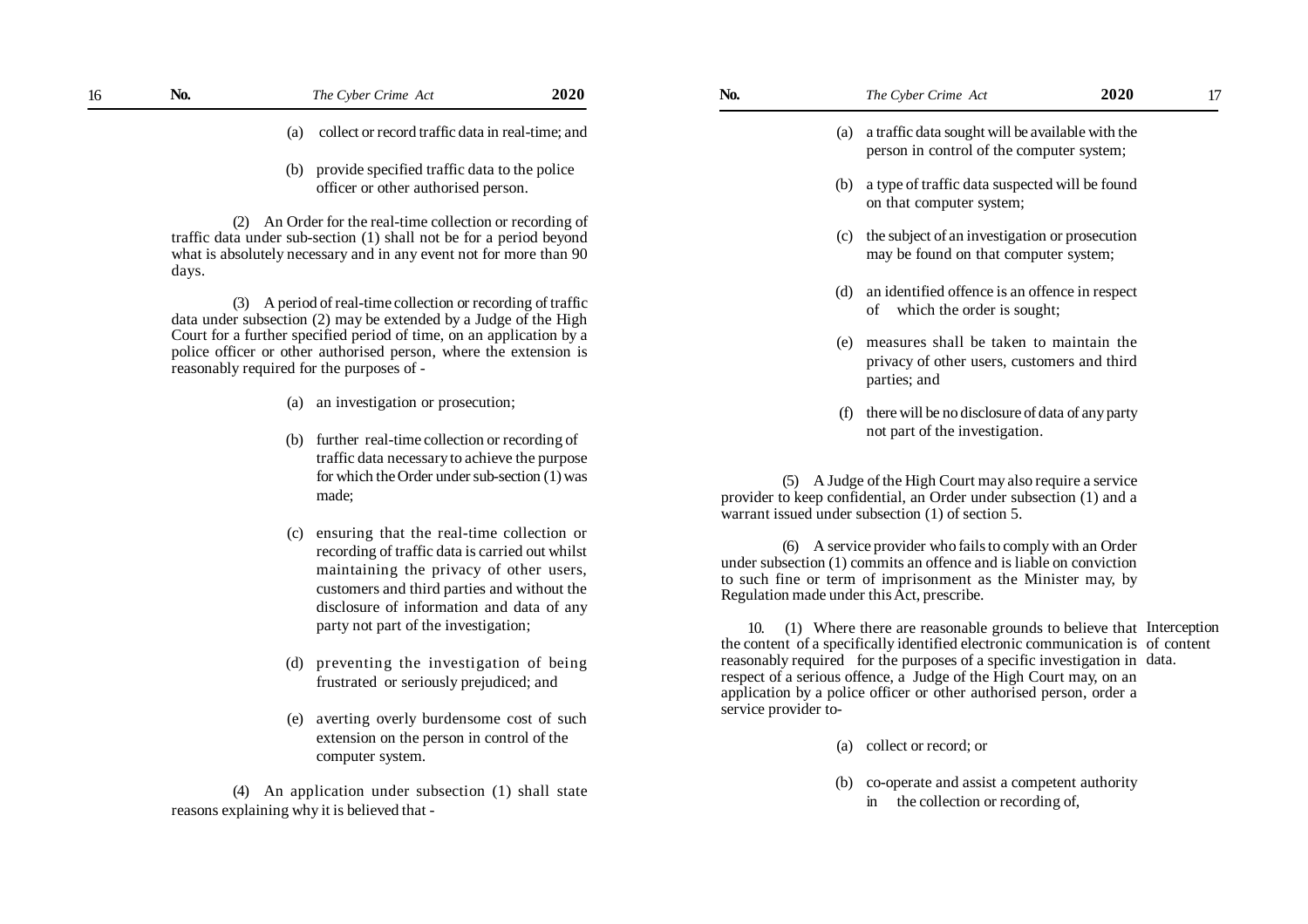(2) An Order for the real-time collection or recording of content data under sub-section (1) shall not be for a period beyond 90 days.

(3) An application under subsection (1) shall state reasons explaining why it is believed that -

- (a) the content data sought will be available with the person in control of the computer system;
- (b) the type of content data suspected will be found on a computer system;
- (c) an identified offence is the offence for which the warrant is sought;
- (d) further disclosures are needed to achieve the purpose for which the warrant is to be issued, where authority to seek real-time collection or recording on more than one occasion is needed;
- (e) measures taken shall ensure that the real-time collection or recording is carried out whilst maintaining the privacy of other users, customers and third parties without the disclosure of information and data of any party not part of the investigation;
- (f) the investigation may be frustrated or seriously prejudiced unless the real time collection or recording is permitted; and
- (g) to achieve the purpose for which the warrant is being applied, real time collection or recording by a person in control of a computer system is necessary.

(4) A period of real-time collection or recording of content data under subsection (3) may be extended by a Judge of the High Court for a further specified period of time, on an application by a police officer or other authorised person, where the extension is reasonably required for the purposes of -

- (a) an investigation or prosecution;
- (b) achieving the objective for which the warrant is to be issued;
- (c) ensuring that the real-time collection or recording of content data is carried out whilst maintaining the privacy of other users, customers and third parties and without the disclosure of information and data of any party not part of the investigation;
- (d) preventing an investigation from being frustrated or seriously prejudiced; and
- (e) averting overly burdensome cost of such realtime recording and collection on the person in control of the computer system.

 (5) A Judge of the High Court may also require a service provider to keep confidential, an order made under subsection (1) and a warrant issued under subsection (1) of section 5.

(6) A service provider who fails to comply with an order under subsection (1) commits an offence and is liable on conviction to such fine or term of imprisonment as the Minister may, by Regulation made under this Act, prescribe.

11. (1) A service provider shall not be subject to civil or Confidentiality criminal liability, unless it is established that the service provider and

- limitation of liability.
- (a) had actual notice, actual knowledge or willful and malicious intent and not merely through omission or failure to act; or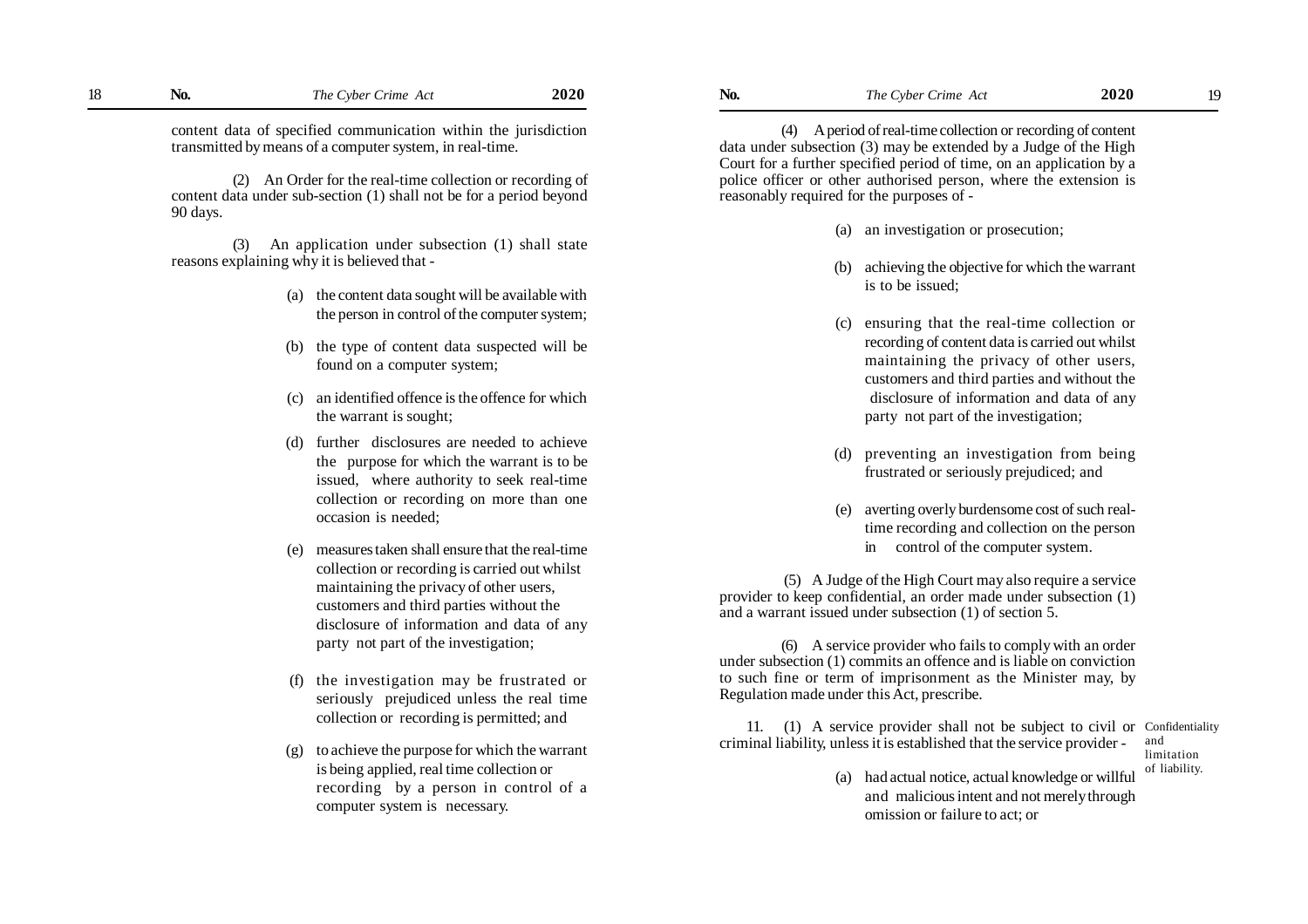| N <sub>0</sub> | The Cyber Crime Act                                                                                                                     | <b>2020</b>              | No. | The Cyber Crime Act                                                                               | 2020 | 21 |
|----------------|-----------------------------------------------------------------------------------------------------------------------------------------|--------------------------|-----|---------------------------------------------------------------------------------------------------|------|----|
|                | (b) had facilitated, aided or abetted the use by<br>any person of a computer system controlled<br>or managed by the service provider in |                          |     | assist the foreign state in initiating or<br>(a)<br>carrying out an investigation or prosecution; |      |    |
|                | contravention                                                                                                                           | of this Act or any other |     |                                                                                                   |      |    |

law.

(2) A service provider shall not be liable under this Act or any other law for -

- (a) maintaining and making his services available; or
- (b) the disclosure of any data or other information to the extent required or in compliance with the exercise of powers under this Act.

12. (1) The High Court shall have jurisdiction over any violation of this Act, including any violation committed by a Sierra Leone national regardless of the place of commission. Territorial jurisdiction.

> (2) The Jurisdiction of the High Court under subsection (1), shall lie if an offence under this Act was committed -

- (a) within Sierra Leone;
- (b) with the use of a computer system wholly or partly situated in Sierra Leone; or
- (c) when by such commission, damage is caused to a natural or juridical person who, at the time the offence was committed, was in Sierra Leone.

#### PART IV - INTERNATIONAL COOPERATION

Spontaneous information.

13. (1) The Attorney-General may, subject to this Act and without prior request, forward to a foreign state, information obtained under this Act, where he considers that the disclosure of such information may-

- (a) assist the foreign state in initiating or carrying out an investigation or prosecution; or
- (b) lead to a request for co-operation by a foreign state.

 (2) Information provided under subsection (1), may be subject to such conditions including confidentiality, as the Attorney -General may require.

(3) Where a foreign state cannot comply with conditions required under subsection (2), it shall notify the Attorney-General, who shall determine whether the information should nevertheless be provided and where the foreign state accepts the information subject to the conditions, it shall be bound by them.

 14. (1) The Attorney-General may cooperate with any foreign Powers of state or international agency for the purpose of the Attorney-

General.

- (a) investigating or prosecuting offences under this Act; or
- (b) collecting electronic evidence related to an offence punishable under the laws of Sierra Leone.

 (2) The Attorney-General shall communicate directly with the appropriate authority of a foreign state responsible for sending, answering, executing or transmitting requests for mutual assistance or extradition.

 (3) Notwithstanding subsection (2), in case of urgency, requests may be sent directly from judicial authority to judicial authority, provided that the appropriate authority of the requested state is notified by the appropriate authority of the requesting state.

 (4) For urgent request or communication, the International Police Organisation network may be used.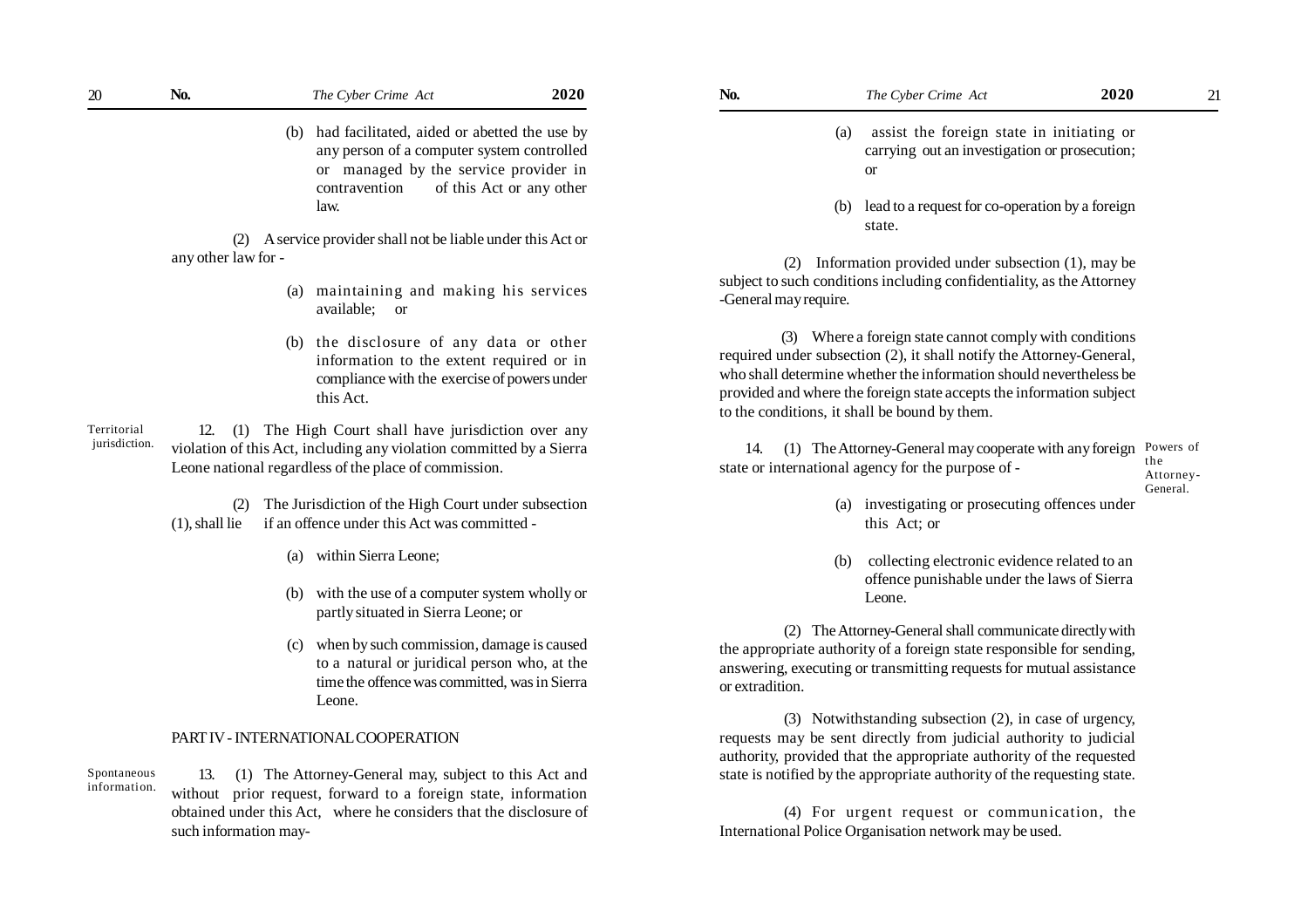| $\sim$<br>$\overline{\phantom{a}}$ | LVO. | Crime.<br>1 he<br>Ac<br>$v$ hor<br>$\rightarrow$ visc | 2020 | NO. | Crime<br>1 he<br>Cyper<br>ACI | 2020<br>$\sim$ $\sim$ |  |
|------------------------------------|------|-------------------------------------------------------|------|-----|-------------------------------|-----------------------|--|
|                                    |      |                                                       |      |     |                               |                       |  |

Authority to make and act on mutual assistance requests.

15. (1) The Attorney-General may make requests on behalf of Sierra Leone to a foreign state for mutual assistance in an investigation commenced or prosecution instituted in Sierra Leone, relating to a computer related offence or collection of electronic evidence.

(2) The Attorney-General may, in respect of a request from a foreign state for mutual assistance in an investigation commenced or prosecution instituted in that state -

- (a) grant the request, in whole or in part, on such terms and conditions as may be deemed necessary;
- (b) refuse the request on such conditions as he deems necessary; or
- (c) postpone a request, in whole or in part, after consulting with the appropriate authority of the foreign state, on the ground that granting the request would be likely to prejudice the conduct of an investigation or prosecution in Sierra Leone.

(3) Mutual assistance requests under this section shall be effectuated-

- (a) in accordance with the procedures specified by a foreign state, except where it is incompatible with the laws of Sierra Leone; or
- (a) where the conduct alleged does not constitute acrime in both the foreign state and in Sierra Leone.

(4) The Attorney-General shall, where appropriate, before refusing or postponing assistance, after having consulted with the foreign state, consider whether the request may be granted partially or subject to such conditions, as he deems necessary.

### (5) The Attorney-General shall promptly inform a foreign

state of -

(a) the outcome of the execution of a request for mutual assistance;

- (b) any reason that renders impossible, the execution of a request for mutual assistance or is likely to delay it significantly; or
- (c) any reason for refusal or postponement of a request for mutual assistance.

(6) A foreign state may request that Sierra Leone keeps confidential the fact of any request for mutual assistance, except to the extent necessary for its execution and if Sierra Leone cannot comply with the request for confidentiality, it shall promptly inform the foreign state, which shall then determine whether the request should nevertheless be executed.

16. (1) This Act complements the Extradition Act, 1974 (Act Extradition.No. 11 of 1974) which makes provision for the extradition of persons accused or convicted of an offence in another country.

 (2) Extradition shall not be requested for an offence unless it is an offence in both the foreign state and in Sierra Leone.

(3) An offence under this Act shall be extraditable if the penalty imposed is imprisonment for a term of not less than one year or a fine equivalent to the penalty of one year imprisonment.

 (4) Extradition will be subject to the conditions provided for by the law of the foreign state or applicable extradition treaties, including the grounds on which the foreign state may refuse extradition.

 (5) In line with the extradite or prosecute principle, where extradition is refused on the sole basis of-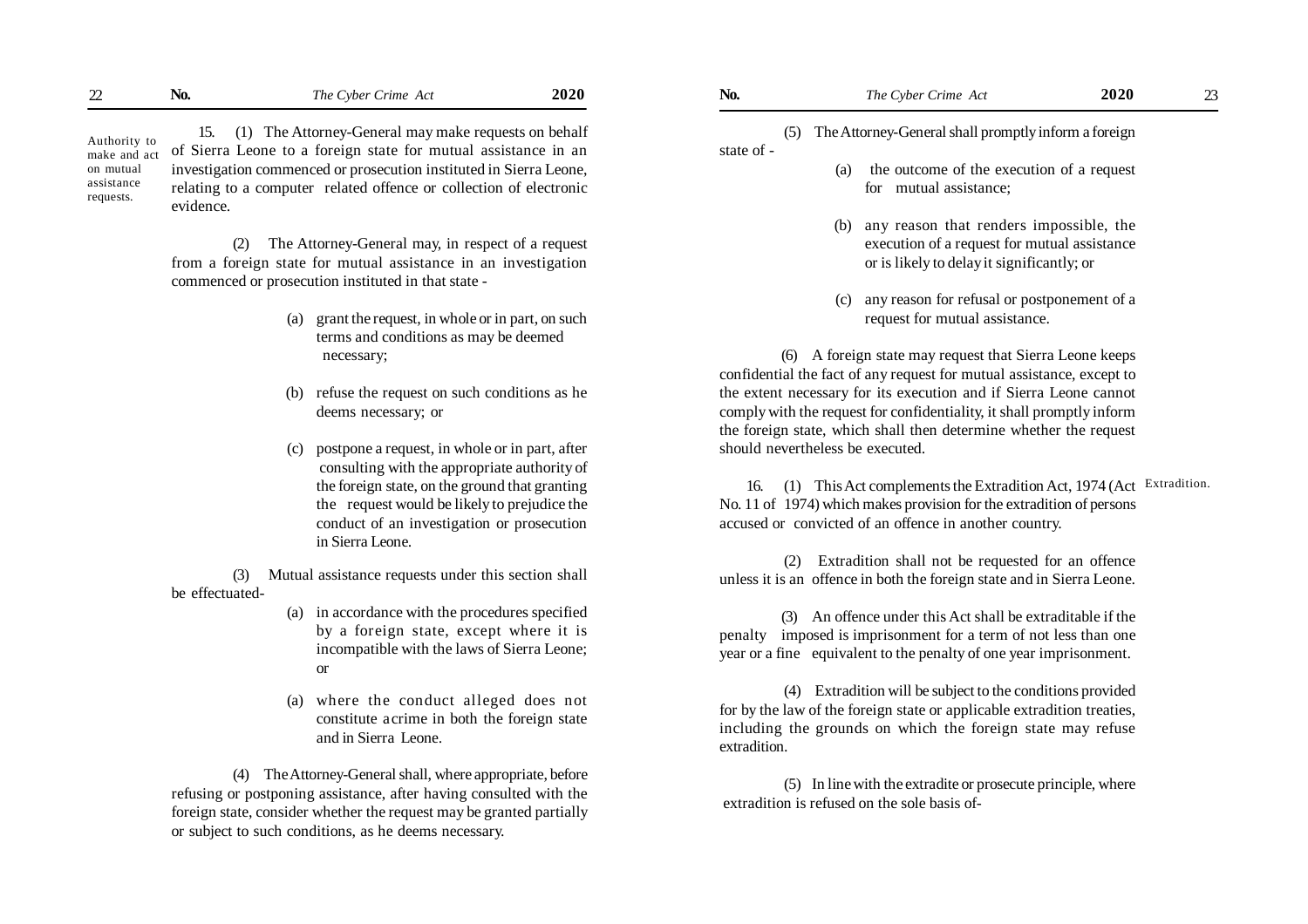| 24 | No. | The Cyber Crime Act                                                                                  | 2020 | No. | The Cyber Crime Act                                                                                                                                                                                 | 2020 | 25 |
|----|-----|------------------------------------------------------------------------------------------------------|------|-----|-----------------------------------------------------------------------------------------------------------------------------------------------------------------------------------------------------|------|----|
|    |     | (a) the nationality of the person sought to be<br>extradited: or                                     |      |     | (f) intention to submit a request for mutual<br>assistance for the search, access, seizure,<br>security, or disclosure of the stored computer                                                       |      |    |
|    |     | (b) Sierra Leone having jurisdiction over the<br>offence.                                            |      |     | data.                                                                                                                                                                                               |      |    |
|    |     | the investigation or prosecution shall be conducted and the matter<br>reported to the foreign state. |      | (3) | Upon receiving a request under subsection $(1)$ , the<br>Attorney-General shall take all appropriate measures to expeditiously<br>preserve the specified data in accordance with the procedures and |      |    |

17. Where there is no mutual assistance treaty or arrangement in force between a foreign state and Sierra Leone, Sierra Leone shall make the supply of information in response to a request on condition that it is- Confidentiality and limitation of use.

- (a) kept confidential; or
- (b) used only for investigations or prosecutions stated in the request.

18. (1) A foreign state may request or obtain the expeditious preservation of data stored by means of a computer system, located within Sierra Leone, in respect of which it intends to submit a request for mutual assistance, for the search, access, seizure, security or disclosure of the data. Expedited preservation of stored computer data.

> (2) A request for preservation of data submitted under subsection (1) shall specify the-

- (a) authority seeking the preservation of data;
- (b) offence that is the subject of an investigation or prosecution, including a brief summary of the related facts;
- (c) stored computer data to be preserved and its relationship to the offence;
- (d) available information identifying the custodian of the stored computer data or the location of the computer system;
- (e) necessity of the preservation of data; and

(3) Upon receiving a request under subsection (1), the Attorney-General shall take all appropriate measures to expeditiously preserve the specified data in accordance with the procedures and powers under this Act.

(4) A request under subsection (1) shall be effected where the conduct alleged does not constitute a crime in both the foreign state and in Sierra Leone.

 (5) A preservation of data effected in response to a request under subsection (1) shall be for a period not less than 90 days, in order to enable the foreign state, to submit a request for the search, access, seizure, securtiy or disclosure of the data and following the receipt of such a request, the data shall continue to be preserved until a final decision is taken on that pending request.

19. (1) Where during the course of executing a request under  $E_{\text{Xpedited}}$ section 18, with respect to a specified communication, it is discovered disclosure of that a service provider in another state was involved in the preserved transmission of the communication, the Attorney-General shall traffic data. expeditiously disclose to the foreign state, sufficient amount of traffic data to identify that service provider and the path through which the communication was transmitted.

(2) Expedited disclosure of preserved traffic data under subsection (1) may only be withheld where the -

- (a) request concerns a political offence or an offence related to a political offence; or
- (b) Attorney-General considers that the execution of the request is likely to prejudice the sovereignty of Sierra Leone, security or public interest.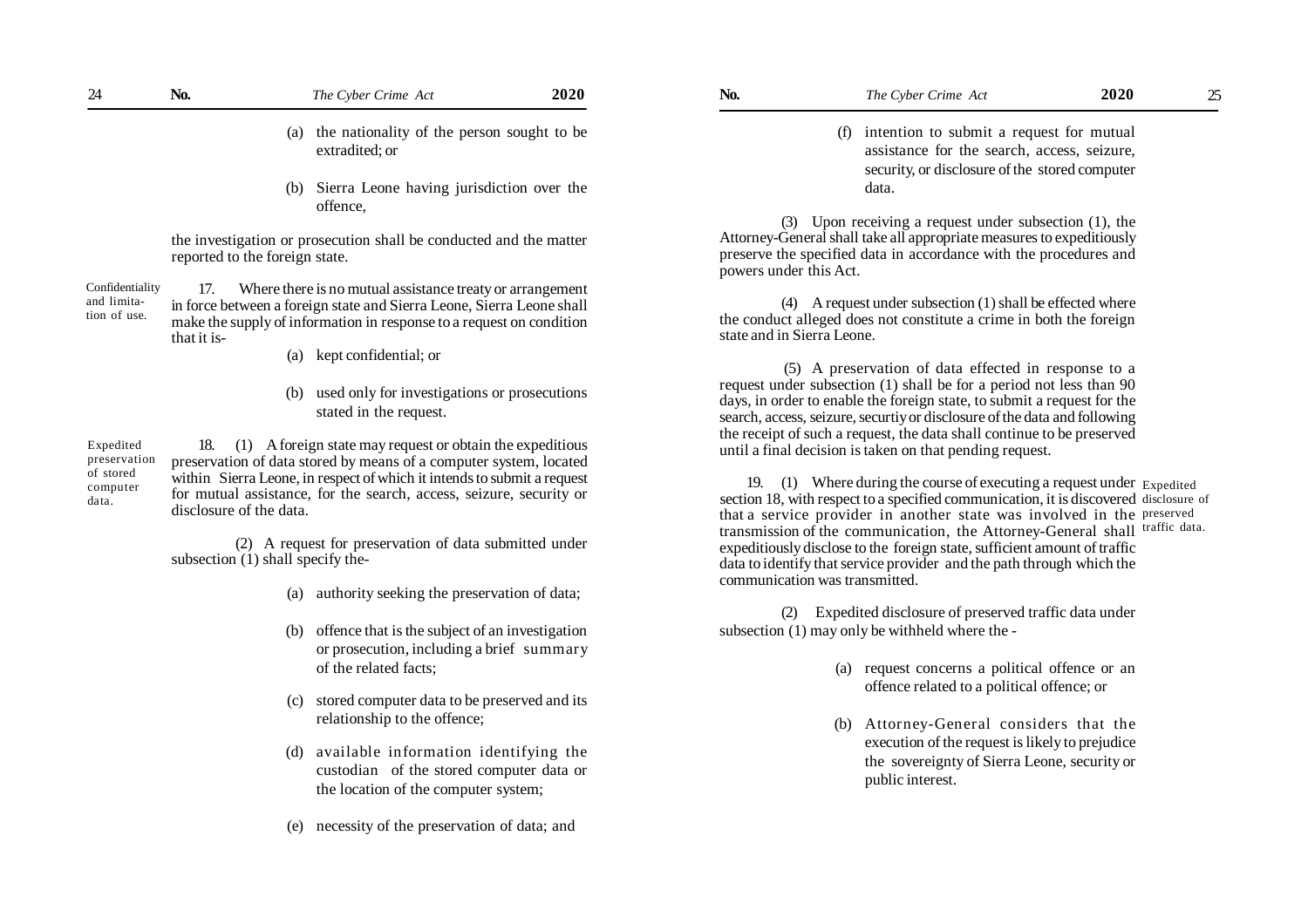| 26                                                          | N <sub>0</sub> .  | The Cyber Crime Act                                                                                                                                                                                   | 2020 | No. | The Cyber Crime Act                                                                                    | 2020 | 27 |
|-------------------------------------------------------------|-------------------|-------------------------------------------------------------------------------------------------------------------------------------------------------------------------------------------------------|------|-----|--------------------------------------------------------------------------------------------------------|------|----|
| Mutual<br>assistance<br>regarding<br>accessing<br>of stored | under section 18. | 20. (1) A foreign state may request the search, access,<br>security or disclosure of data stored by means of a computer system<br>located within Sierra Leone, including data that has been preserved |      |     | (g) details of the period within which the foreign<br>state wishes the request to be complied<br>with: |      |    |
| computer<br>data.                                           | (2)               | When making a request under subsection (1), the<br>foreign state shall provide adequate information on the following-                                                                                 |      |     | (h) where applicable, details of the property,<br>computer, computer system or device to be<br>.       |      |    |

- (a) the name of the authority conducting the investigation or prosecution to which the request relates;
- (b) a description of the nature of the criminal offence and a statement setting out a summary of the relevant facts and laws;
- (c) a description of the purpose of the request and of the nature of the assistance being sought;
- (d) in the case of a request to restrain or confiscate assets believed on reasonable grounds to be located in Sierra Leone, details of the offence in question, particulars of any investigation or prosecution commenced in respect of the offence, including a copy of any relevant restraining or confiscation order;
- (e) details of any procedure that the foreign state wishes to be followed by Sierra Leone in giving effect to the request, particularly in the case of a request to take evidence;
- (f) a statement setting out any wishes of the foreign state concerning confidentiality relating to the request and the reasons for those wishes;

- (g) details of the period within which the foreign state wishes the request to be complied with;
- (h) where applicable, details of the property, computer, computer system or device to be traced, restrained, seized or confiscated and of the grounds for believing that the property is believed to be in Sierra Leone;
- (i) details of the stored computer data, data or program to be seized and its relationship to the offence;
- (j) information identifying the custodian of the stored computer data or the location of the computer, computer system or device;
- (k) an agreement on the question of the payment of the damages or costs of fulfilling the request; and
- (l) any other information that may assist in giving effect to the request.

(3) Upon receiving a request under subsection (1), the Attorney- General shall take all appropriate measures to obtain necessary authorisation including a warrant to execute in accordance with the procedures and powers under this Act or any other law.

(4) Upon obtaining necessary authorisation under subsection (3), including a warrant to execute, the Attorney-General may seek the support and cooperation of the foreign state during such search and seizure.

(5) Upon conducting the search and seizure under subsection (4), the Attorney-General shall provide the results of such search and seizure, as well as the evidence seized, to the foreign state.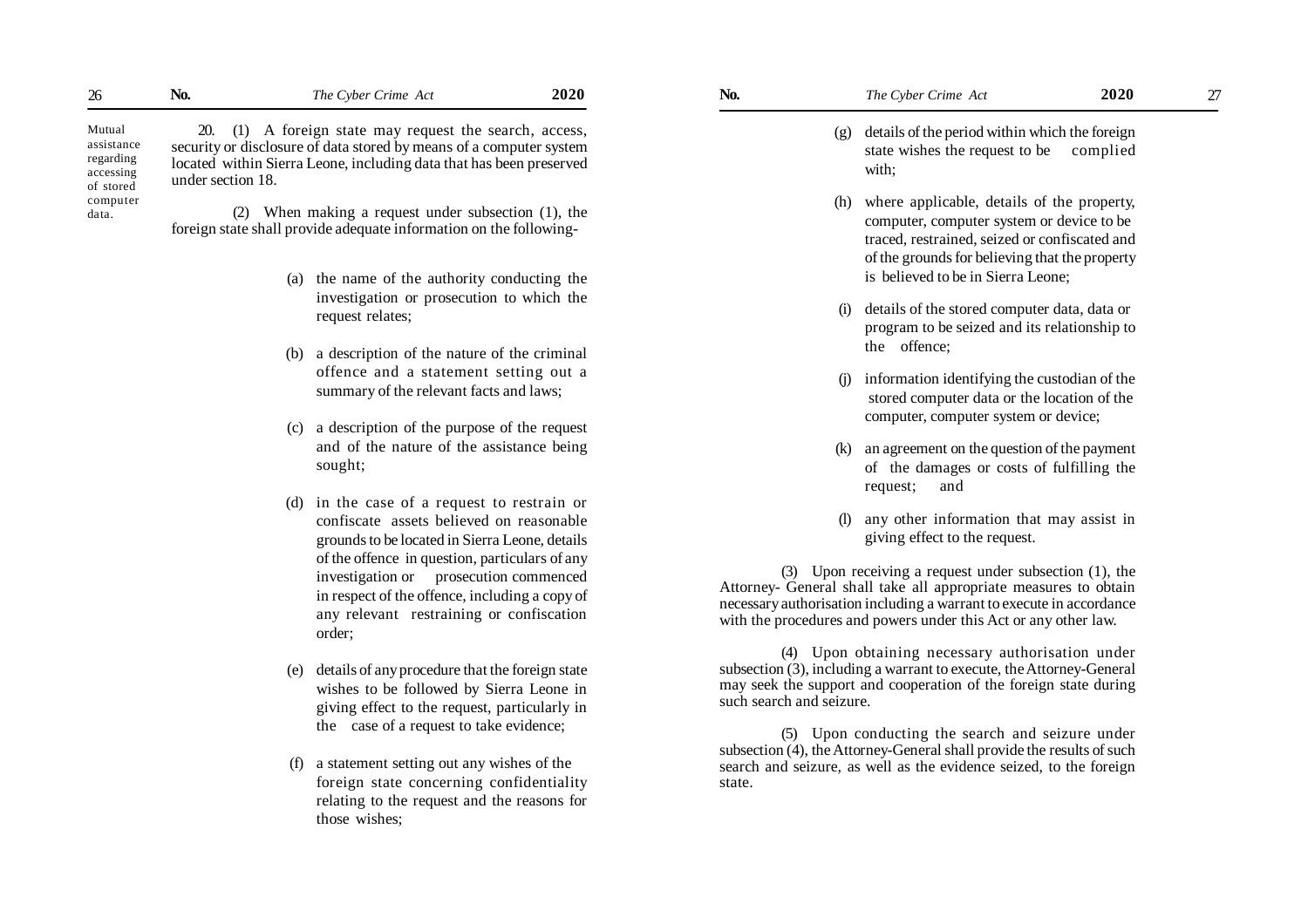| 28                                                                     | No.                                                    | 2020<br>The Cyber Crime Act                                                                                                                                                                                                                                                                                                                                                                                                                                                                                                                                                               | No.                                                     |            | The Cyber Crime Act                                                                                                                                                                                                                                                                                                                                                                                                                                                                                                                                                                                                                                                                                                                                      | 2020 | 29                                               |
|------------------------------------------------------------------------|--------------------------------------------------------|-------------------------------------------------------------------------------------------------------------------------------------------------------------------------------------------------------------------------------------------------------------------------------------------------------------------------------------------------------------------------------------------------------------------------------------------------------------------------------------------------------------------------------------------------------------------------------------------|---------------------------------------------------------|------------|----------------------------------------------------------------------------------------------------------------------------------------------------------------------------------------------------------------------------------------------------------------------------------------------------------------------------------------------------------------------------------------------------------------------------------------------------------------------------------------------------------------------------------------------------------------------------------------------------------------------------------------------------------------------------------------------------------------------------------------------------------|------|--------------------------------------------------|
| Trans-border<br>access to                                              | 21.<br>person may, without authorisation-              | Subject to this Act, a police officer or other authorised                                                                                                                                                                                                                                                                                                                                                                                                                                                                                                                                 |                                                         | (g)        | further details of relevant traffic data;                                                                                                                                                                                                                                                                                                                                                                                                                                                                                                                                                                                                                                                                                                                |      |                                                  |
| stored<br>computer<br>data.                                            |                                                        | (a) access publicly available (open source)<br>stored computer data, regardless of where<br>the data is located geographically; or                                                                                                                                                                                                                                                                                                                                                                                                                                                        |                                                         | (h)<br>(i) | the necessity for use of powers under this<br>section; and<br>the terms for the use and disclosure of the                                                                                                                                                                                                                                                                                                                                                                                                                                                                                                                                                                                                                                                |      |                                                  |
| Mutual<br>assistance<br>in real time<br>collection of<br>traffic data. | (b)<br>22.<br>of a computer system.<br>(2)<br>specify- | access or receive through a computer system<br>in Sierra Leone, stored computer data<br>located in a foreign state, if such police<br>officer or other authorised person obtains the<br>lawful and voluntary consent of the person<br>who has the lawful authority to disclose the<br>data through that computer system.<br>(1) A foreign state may request the Attorney-General to<br>provide assistance in real time collection of traffic data associated<br>with specified communications in Sierra Leone transmitted by means<br>A request for assistance under subsection (1) shall | Act or any other law.<br>during the search and seizure. |            | traffic data to third parties.<br>$(3)$ Upon receiving a request under subsection $(1)$ , the<br>Attorney- General shall take all appropriate measures to obtain<br>necessary authorisation including a warrant to execute upon the<br>request in accordance with the procedures and powers under this<br>(4) Upon obtaining necessary authorisation including a<br>warrant to execute a request under subsection (1), the Attorney-<br>General may seek the support and cooperation of the foreign state<br>(5) Upon conducting the measures under this section,<br>the Attorney-General shall provide the results of such measures as<br>well as real-time collection of traffic data associated with specified<br>communication to the foreign state. |      |                                                  |
|                                                                        | (c)                                                    | (a) the authority making the request;<br>(b) the offence that is the subject of a criminal<br>investigation or prosecution and a brief<br>summary of the related facts;<br>the name of the authority with access to the                                                                                                                                                                                                                                                                                                                                                                   | specify-                                                |            | 23. (1) A foreign state may, in relation to a serious offence in $_{\text{Mutual}}$<br>that state, request or provide assistance in the real time collection or assistance<br>recording of content data of specified communication transmitted<br>by means of a computer system in Sierra Leone.<br>(2) A request for assistance under subsection (1) shall                                                                                                                                                                                                                                                                                                                                                                                              |      | regarding<br>interception<br>of content<br>data. |
|                                                                        |                                                        | relevant traffic data;                                                                                                                                                                                                                                                                                                                                                                                                                                                                                                                                                                    |                                                         | (a)        | the authority making the request;                                                                                                                                                                                                                                                                                                                                                                                                                                                                                                                                                                                                                                                                                                                        |      |                                                  |
|                                                                        | (d)                                                    | the location at which the traffic data may be<br>held;                                                                                                                                                                                                                                                                                                                                                                                                                                                                                                                                    |                                                         | (b)        | the offence that is the subject of a criminal<br>investigation or prosecution and a brief                                                                                                                                                                                                                                                                                                                                                                                                                                                                                                                                                                                                                                                                |      |                                                  |
|                                                                        | (e)<br>(f)                                             | the intended purpose for the required traffic<br>data;<br>sufficient information to identify the traffic<br>data;                                                                                                                                                                                                                                                                                                                                                                                                                                                                         |                                                         |            | summary of the facts;<br>(c) the name of the authority with access to the<br>relevant communication;<br>the location at which or nature of the                                                                                                                                                                                                                                                                                                                                                                                                                                                                                                                                                                                                           |      |                                                  |
|                                                                        |                                                        |                                                                                                                                                                                                                                                                                                                                                                                                                                                                                                                                                                                           |                                                         |            | communication;                                                                                                                                                                                                                                                                                                                                                                                                                                                                                                                                                                                                                                                                                                                                           |      |                                                  |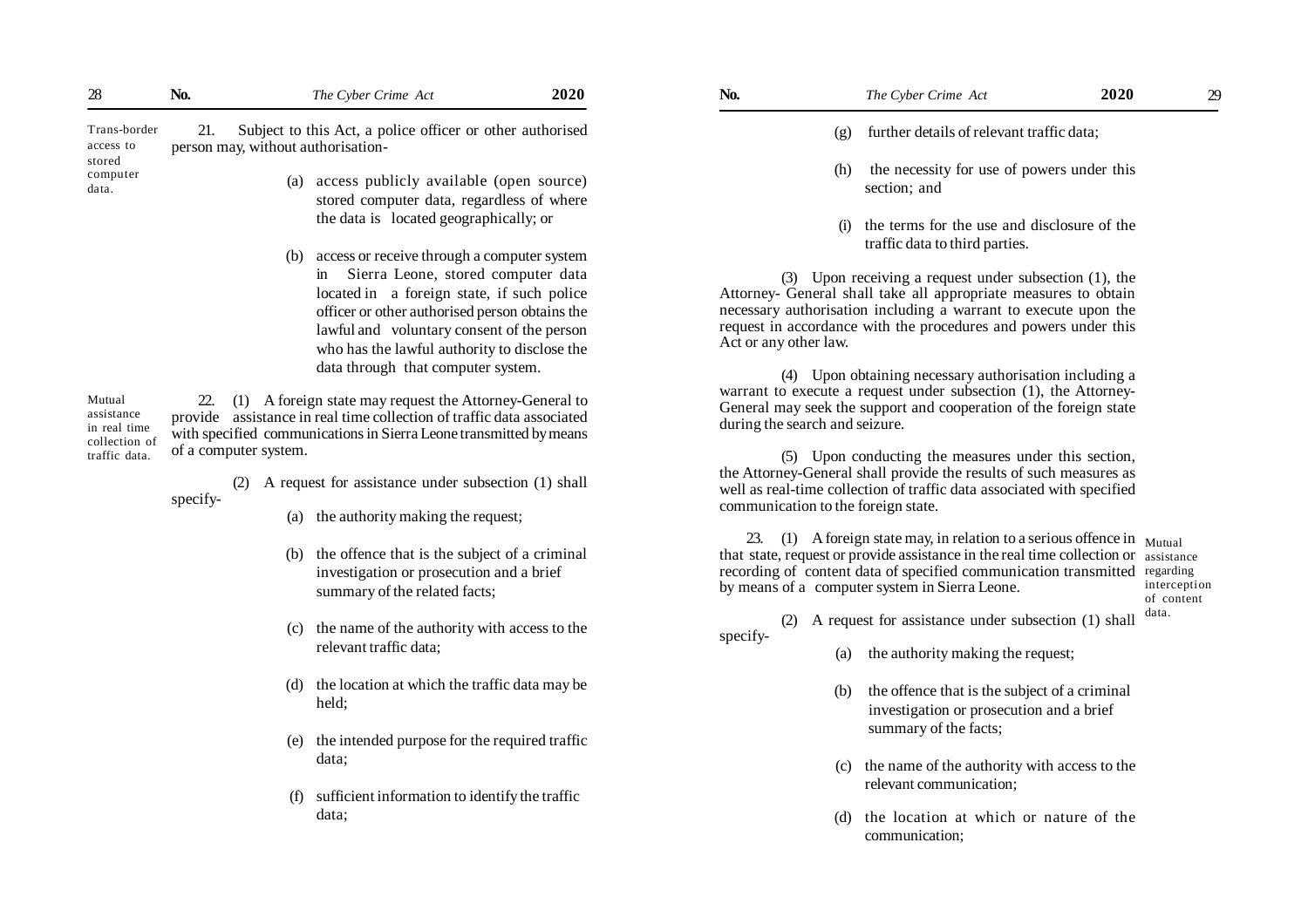| 30                   | No.                                                                                                                                                                                                                                                                            | The Cyber Crime Act                                                                                                             | 2020 | No.                                                                                                                                                                                                                                                                                                                                                    |                                                                                                                                     | The Cyber Crime Act                                                                                                                                                        | 2020 | 31                      |
|----------------------|--------------------------------------------------------------------------------------------------------------------------------------------------------------------------------------------------------------------------------------------------------------------------------|---------------------------------------------------------------------------------------------------------------------------------|------|--------------------------------------------------------------------------------------------------------------------------------------------------------------------------------------------------------------------------------------------------------------------------------------------------------------------------------------------------------|-------------------------------------------------------------------------------------------------------------------------------------|----------------------------------------------------------------------------------------------------------------------------------------------------------------------------|------|-------------------------|
|                      | (e)                                                                                                                                                                                                                                                                            | the intended purpose for the required<br>communication;                                                                         |      |                                                                                                                                                                                                                                                                                                                                                        | (b) the preservation of data pursuant to<br>expedited preservation of stored computer<br>data and expedited disclosure of preserved |                                                                                                                                                                            |      |                         |
|                      |                                                                                                                                                                                                                                                                                | (f) sufficient information to identify the<br>communication;                                                                    |      |                                                                                                                                                                                                                                                                                                                                                        |                                                                                                                                     | traffic data; and                                                                                                                                                          |      |                         |
|                      | (g)                                                                                                                                                                                                                                                                            | details of the data of the relevant interception;                                                                               |      |                                                                                                                                                                                                                                                                                                                                                        |                                                                                                                                     | (c) the collection of evidence, the provision of<br>legal information, and locating of suspects.                                                                           |      |                         |
|                      | (h)                                                                                                                                                                                                                                                                            | the recipient of the communication;                                                                                             |      | (3)                                                                                                                                                                                                                                                                                                                                                    | A point of contact under subsection (1), shall -                                                                                    |                                                                                                                                                                            |      |                         |
|                      | (i)                                                                                                                                                                                                                                                                            | the intended duration for the use of the<br>communication;                                                                      |      |                                                                                                                                                                                                                                                                                                                                                        |                                                                                                                                     | (a) be resourced with and possess the requisite<br>capacity to securely and efficiently carry out<br>communication with other points of contact                            |      |                         |
|                      | (i)                                                                                                                                                                                                                                                                            | the necessity for use of powers under this                                                                                      |      |                                                                                                                                                                                                                                                                                                                                                        |                                                                                                                                     | in other states, on an expedited basis;                                                                                                                                    |      |                         |
|                      | (k)                                                                                                                                                                                                                                                                            | section; and<br>the terms for the use and disclosure of the<br>communication to third parties.                                  |      | (b) have the authority and be empowered to<br>coordinate and enable access to international<br>mutual assistance under this Act or if<br>applicable extradition procedures, upon an                                                                                                                                                                    |                                                                                                                                     |                                                                                                                                                                            |      |                         |
|                      |                                                                                                                                                                                                                                                                                | (3) Upon receiving a request under subsection (1), the<br>Attorney-General shall take appropriate action to execute the request |      |                                                                                                                                                                                                                                                                                                                                                        |                                                                                                                                     | expedited basis.                                                                                                                                                           |      |                         |
|                      |                                                                                                                                                                                                                                                                                | in accordance with the procedures and powers under this Act.                                                                    |      |                                                                                                                                                                                                                                                                                                                                                        |                                                                                                                                     | PART V - OFFENCES                                                                                                                                                          |      |                         |
|                      | (4) The Attorney-General shall, on executing the request<br>under subsection (3), provide the results of such action as well as<br>real time collection or recording of content data of specified<br>communication to the foreign state.                                       |                                                                                                                                 |      | (1) A person, including a corporation, partnership, or<br>25.<br>association, who intentionally and without authorisation causes a<br>computer system to perform a function with intent to secure access<br>to the whole or a part of a computer system or to enable such access<br>to be secured, commits an offence and is liable upon conviction to |                                                                                                                                     |                                                                                                                                                                            |      | Unauthorised<br>access. |
| Point of<br>contact. |                                                                                                                                                                                                                                                                                | 24. (1) A police officer or other authorised person<br>investigating or prosecuting cybercrime shall designate a point of       |      |                                                                                                                                                                                                                                                                                                                                                        |                                                                                                                                     | such fine or term of imprisonment as the Minister may, by<br>Regulation made under this Act, prescribe.                                                                    |      |                         |
|                      | contact available on a 24-hour, 7-days-a-week basis, in order to ensure<br>the provision of immediate assistance for the purpose of investigation<br>or prosecution of offences related to computer systems and data, or<br>for the collection of evidence in electronic form. |                                                                                                                                 |      |                                                                                                                                                                                                                                                                                                                                                        |                                                                                                                                     | (2) For the purposes of this section, a person secures<br>access to computer data stored in a computer system if by causing a<br>computer system to perform a function he- |      |                         |
|                      | subsection (1) shall include -                                                                                                                                                                                                                                                 | (2) Immediate assistance to be provided under                                                                                   |      |                                                                                                                                                                                                                                                                                                                                                        | (a)                                                                                                                                 | alters or erases computer data; or                                                                                                                                         |      |                         |

(a) the provision of technical advice;

| (b) the preservation of data pursuant to   |
|--------------------------------------------|
| expedited preservation of stored computer  |
| data and expedited disclosure of preserved |
| traffic data; and                          |

- (c) the collection of evidence, the provision of legal information, and locating of suspects.
- (3) A point of contact under subsection (1), shall
	- (a) be resourced with and possess the requisite capacity to securely and efficiently carry out communication with other points of contact in other states, on an expedited basis;
	- (b) have the authority and be empowered to coordinate and enable access to international mutual assistance under this Act or if applicable extradition procedures, upon an expedited basis.

## PART V - OFFENCES

-

- (a) alters or erases computer data; or
- (b) copies, transfers or moves computer data to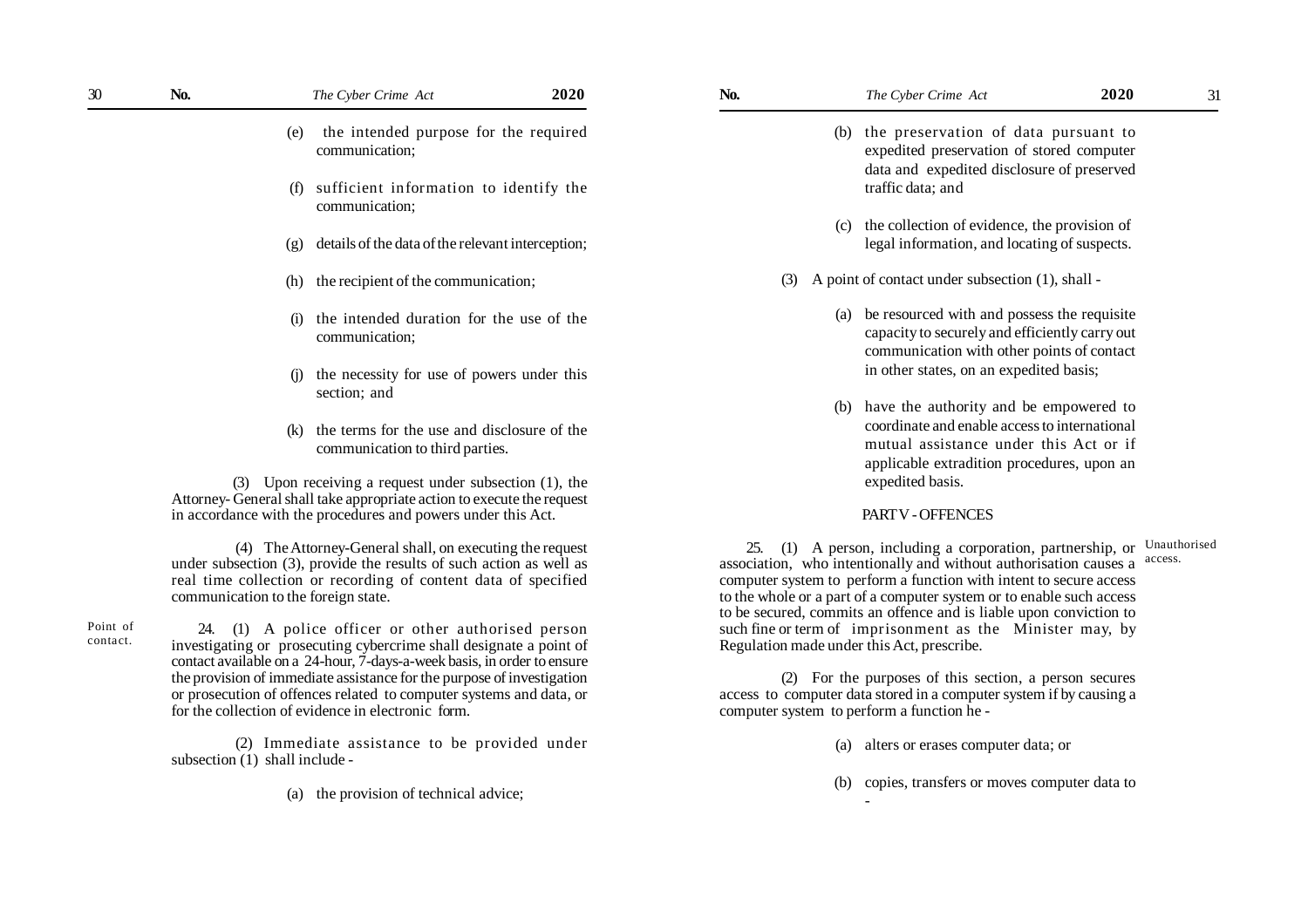- (i) a computer system or computer data storage medium other than that in which it is stored; or
- (ii) a different location in the same computer system or computer data storage medium in which it is stored;
- (c) has the computer data output from the computer system in which it is held, whether by having it displayed or in any other manner;
- (d) uses the computer data.

(3) For the purposes of this section, "unauthorised" means access of any kind, to a computer system, program or data, by a person who has been authorised to access a specific data in a computer system and without lawful excuse, whether temporary or not, cause a computer system to perform a function other than those authorised, with intent to secure access to the whole or a part of a computer system or to enable such access to be secured.

 (4) The absence of authority to secure access to the whole or any part of a computer system under subsection (1) includes instances where there may exist general authority to access a computer system but a specific type, nature or method of access may not be authorised.

(5) For the purposes of this section intention or recklessness needs not relate to-

- (a) a particular computer system;
- (b) a particular program or data; or
- (c) a program or data of any particular kind.

 (6) A person shall be deemed to have contravened subsection (1)-

- (a) in the absence of proof that the accused has the requisite knowledge to access the computer, program or data;
- (b) notwithstanding the fact that committing the offence is impossible;
- (c) in the absence of a program or data of any particular kind.

26. (1) A person, including a corporation, partnership, or Unauthorised association, who intentionally or without authorisation causes a computer system to perform a function with intent to secure access to a computer or program or data used directly in connection with or necessary for a Critical National Information Infrastructure commits an offence and is liable upon conviction to such fine or term of imprisonment as the Minister may, by Regulation made under this Act, prescribe. access to protected system.

 (2) A person, including a corporation, partnership, or association, who has been authorised to access a specific data in a computer system and without lawful excuse, whether temporary or not, causes a computer system to perform a function other than that authorised, or intentionally permits tampering of such computer systems with intent to secure access to the whole or a part of a computer system or to enable such access to be secured, commits an offence and is liable upon conviction to such fine or term of imprisonment as the Minister may, by Regulation made under this Act, prescribe.

(3) The absence of authority to secure access to the whole or any part of any computer system under subsection (1) includes instances where there may exist general authority to access a computer system but a specific type, nature or method of access may not be authorised.

(4) For the purposes of this section intention or recklessness need not relate to-

- (a) a particular computer system;
- (b) a particular program or data; or
- (c) a program or data of any particular kind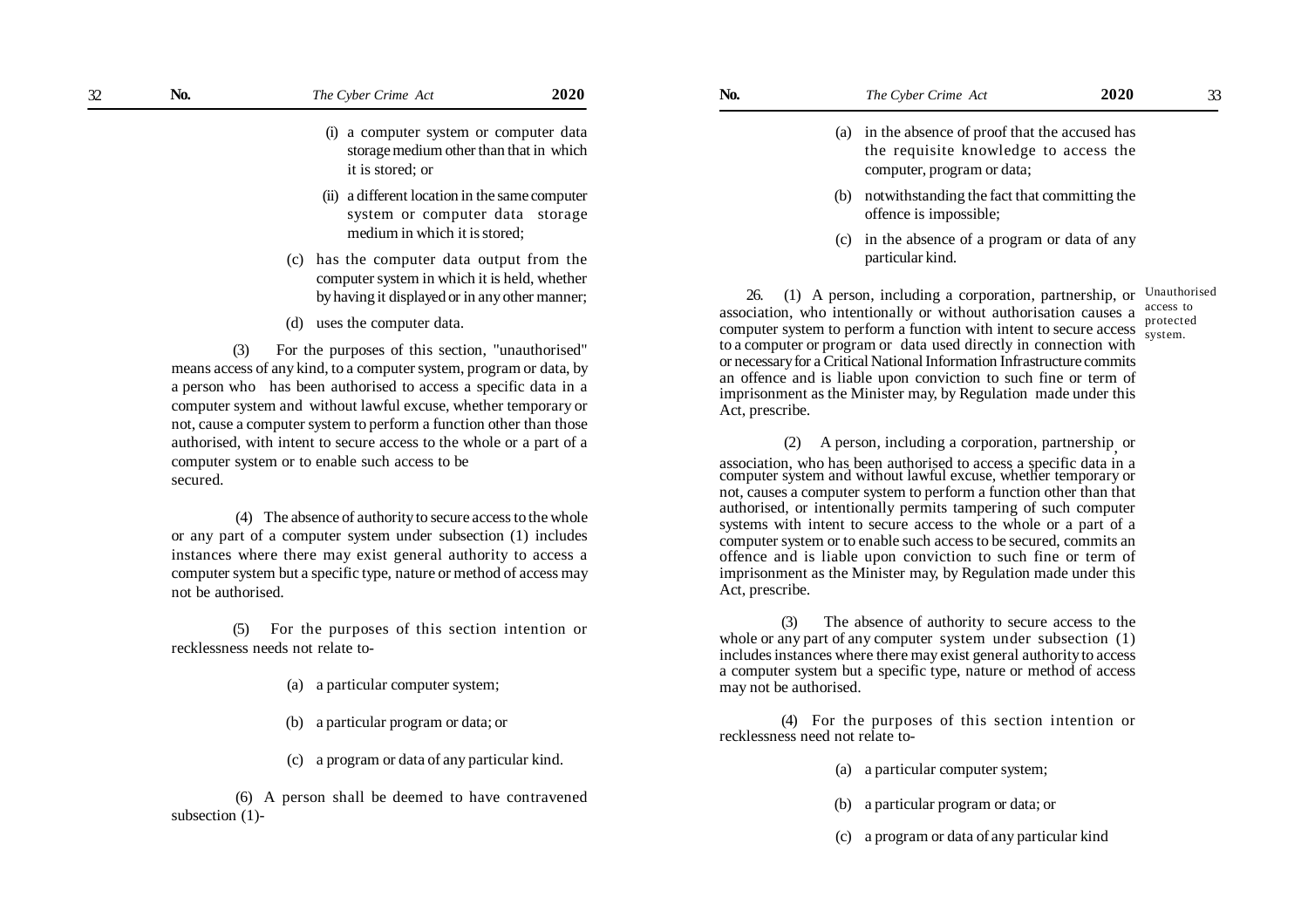Unauthorised data interception.

27. (1) A person, including a corporation, partnership, or association, who intentionally and without authorisation intercepts or causes to be intercepted non-public transmissions of data to or from a computer system whether directly or indirectly the transmission of which -

- (a) results in a significant financial loss;
- (b) threatens national security;
- (c) causes physical injury or death to any person; or
- (d) threatens public health or public safety,

commits an offence and is liable upon conviction to such fine or term of imprisonment as the Minister may, by Regulation made under this Act, prescribe.

 (2) Where a person, including a corporation, partnership, or association, intentionally and without authorisation, intercepts or causes to be intercepted, the transmission of data to or from a computer system over a telecommunication under subsection (1), it is immaterial whether -

- (a) the unauthorised interception is not directed at -
	- (i) a telecommunications system;
	- (ii) a particular computer system;
	- (iii) a program or data of any kind; or
	- (iv) a program or data held in any particular computer system;
- (b) an unauthorised interception or an intended effect of it is permanent or temporary.

28. A person, including a corporation, partnership, or association, who intentionally or without authorisation does an act in relation to a computer system which - Unauthorised data interference.

- 
- 

- (a) causes destruction, damage, deletion, erasure, deterioration, generation, modification or alteration of a program or data or any aspect or attribute related to the program or data;
- (b) renders a program or data meaningless, useless or ineffective;
- (c) obstructs, interrupts or interferes with the use of any program or data or any aspect or attribute related to the program or data;
- (d) causes denial, prevention, suppression or hindrance of access to a program or data or any aspect or attribute related to the program or data or to any person entitled to it;
- (e) causes impairment to the operation of a program;
- (f) causes impairment to the reliability of any data, aspect or attribute related to a program or data;
- (g) causes impairment to the security of a program or data or any aspect, attribute related to a program or data; or
- (h) enables any of the acts mentioned in paragraphs (a) to (g) to be done,

commits an offence and is liable upon conviction to such fine or term of imprisonment as the Minister may, by Regulation made under this Act, prescribe.

29. A person, including a corporation, partnership, or Unauthorised association, who intentionally or without authorisation does an system unauthorised act in relation to a computer system which interference.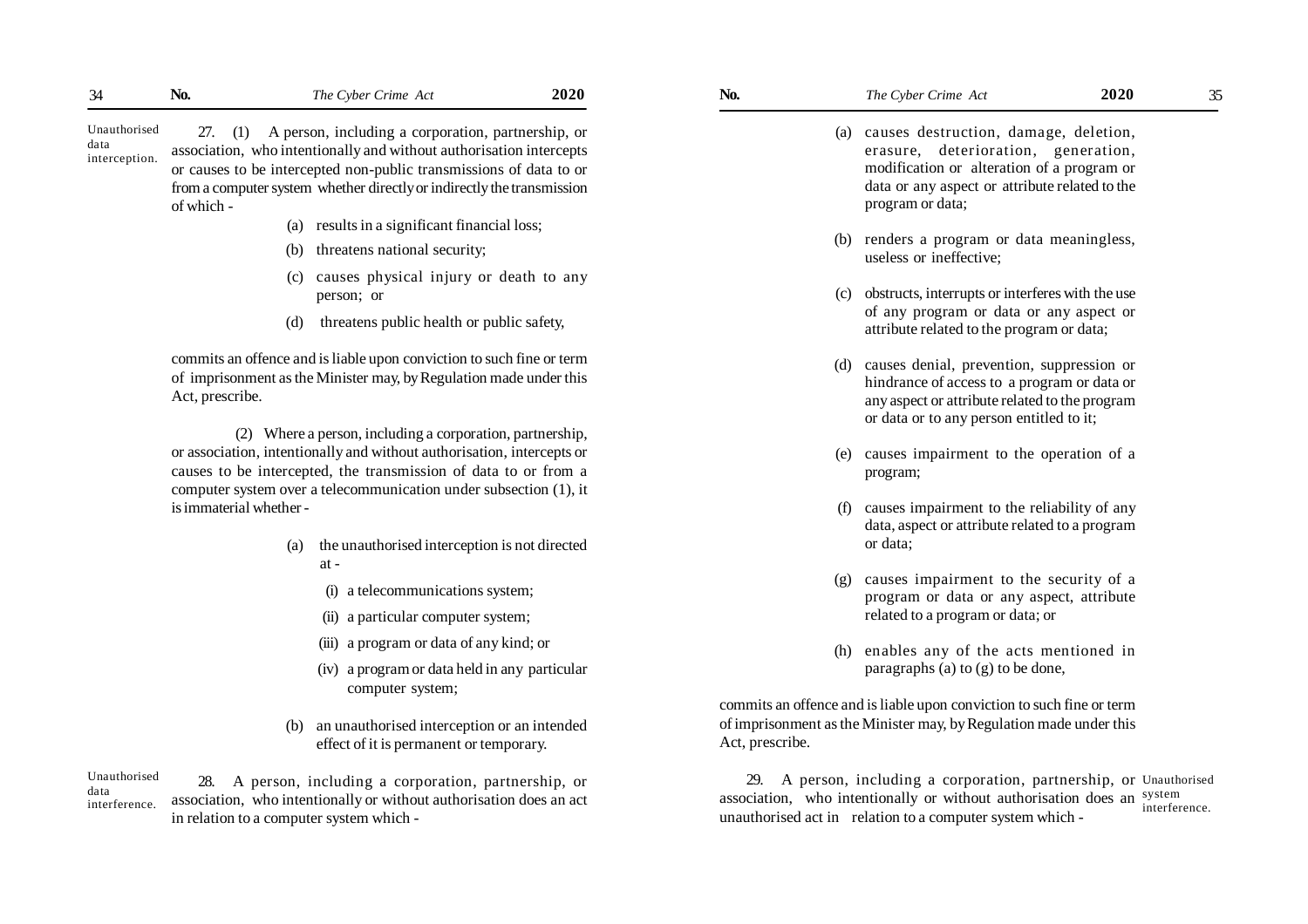(b) interferes with, hinders, damages, prevents, suppresses, deteriorates, impairs or obstructs the communication between or with a computer system;

the functioning of a computer system;

(c) interferes with or hinders access to a computer system;

- (d) impairs the operation of a computer system;
- (e) impairs the reliability of a computer system;
- (f) impairs the security of a computer system; or
- (g) enables any of the acts mentioned in paragraphs (a) to (f) to be done,

commits an offence and is liable upon conviction to such fine or term of imprisonment as the Minister may, by Regulation made under this Act, prescribe:

Provided that it shall not be an offence if interference with a computer system is undertaken in compliance and in accordance with the terms of a warrant issued under this Act or any law.

Misuse of device.

- 30. (1) A person, including a corporation, partnership, or association, who intentionally or without authorisation manufactures, adapts, sells, procures for use, receives, possesses, imports, offers to supply, distributes or otherwise makes available -
	- (a) a device designed or adapted primarily for the purpose of committing an offence under this Act; or

- - (b) a computer password, access code or similar data by which the whole or any part of a computer system is capable of being accessed, designed or adapted primarily for the purposes of a computer system,

commits an offence and is liable upon conviction to such fine or term of imprisonment as the Minister may, by Regulation made under this Act, prescribe.

(2) Notwithstanding subsection (1) a person shall not be deemed to have committed an offence if he does an act under subsection (1), -

- (a) for the purpose of training, testing or protection of a computer system; or
- (b) in compliance of and in accordance with the terms of a judicial order issued or in exercise of a power under this Act or any law.

 (3) For the purpose of subsection (1), possession of a program or a computer password, access code, or similar data includes having -

- (a) possession of a computer system which contains the program or a computer password, access code, or similar data;
- (b) possession of a data storage device in which the program or a computer password, access code, or similar data is recorded; or
- (c) control of a program or a computer password, access code, or similar data that is in the possession of another person.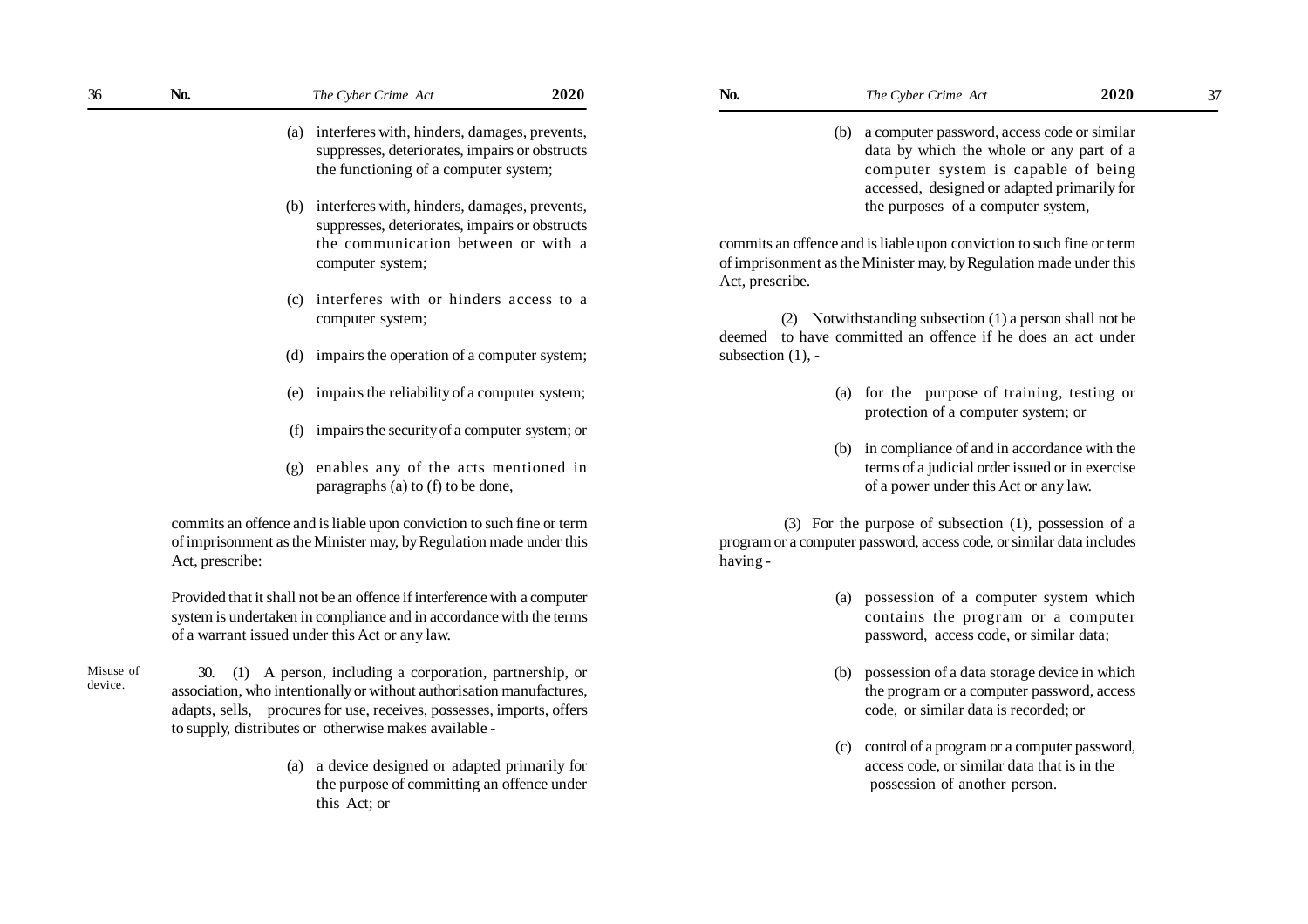| 38<br>No.<br>v | Crime<br>Act<br>Cyber <i>x</i><br>1 he | 2020 | NO. | The Cyber<br>$\mathcal{L}$ rime<br>47<br>2 I U | 2020 | -201 |
|----------------|----------------------------------------|------|-----|------------------------------------------------|------|------|
|----------------|----------------------------------------|------|-----|------------------------------------------------|------|------|

Unauthorised disclosure of password.

31. A person, including a corporation, partnership, or association, who intentionally or without authorisation discloses to another person a password, access code or other means of gaining access to any program or data held in a computer system -

- (a) for any wrongful gain;
- (b) for any unlawful purpose; or
- (c) to occasion any loss,

commits an offence and is liable upon conviction to such fine or term of imprisonment as the Minister may, by Regulation made under this Act, prescribe.

Computerrelated forgery.

32. (1) A person, including a corporation, partnership, or association, who intentionally or without authorisation inputs, alters, deletes or suppresses computer data, resulting in inauthentic data with the intent that it be considered or acted upon for legal purposes as if it were authentic, regardless of whether or not the data is directly readable or intelligible, commits an offence and is liable upon conviction to such fine or term of imprisonment as the Minister may, by Regulation made under this Act, prescribe.

(2) A person, including a corporation, partnership, or association, who dishonestly or with similar intent -

- (a) for wrongful gain;
- (b) for wrongful loss to another person; or
- (c) for any economic benefit for oneself or for another person,

intentionally or without authorisation inputs, alters, deletes or suppresses computer data, resulting in inauthentic data with the intent that it be considered or acted upon for legal purposes as if it were authentic, regardless of whether or not the data is directly readable

or intelligible commits an offence and is liable upon conviction to such fine or term of imprisonment as the Minister may, by Regulation made under this Act, prescribe.

32. A person, including a corporation, partnership, or Computer association, who intentionally causes loss of property, valuable security or consideration to another person by raud.

- (a) inputting, alteration, modification, deletion, suppression or generation of a program or data;
- (b) interference, hindrance, impairment or obstruction with the functioning of that computer system; or
- (c) copying, transferring or moving data or program to another computer system, device or storage medium other than that in which it is held or to a different location in any other computer system, device or storage medium in which it is held;
- using any data or program; or
- (e) having any data or program output from the computer system in which it is held, whether by having it displayed or in any other manner,

with fraudulent or dishonest intent of procuring, without right, an economic benefit for himself or for another person commits an offence and is liable upon conviction to such fine or term of imprisonment as the Minister may, by Regulation made under this Act, prescribe.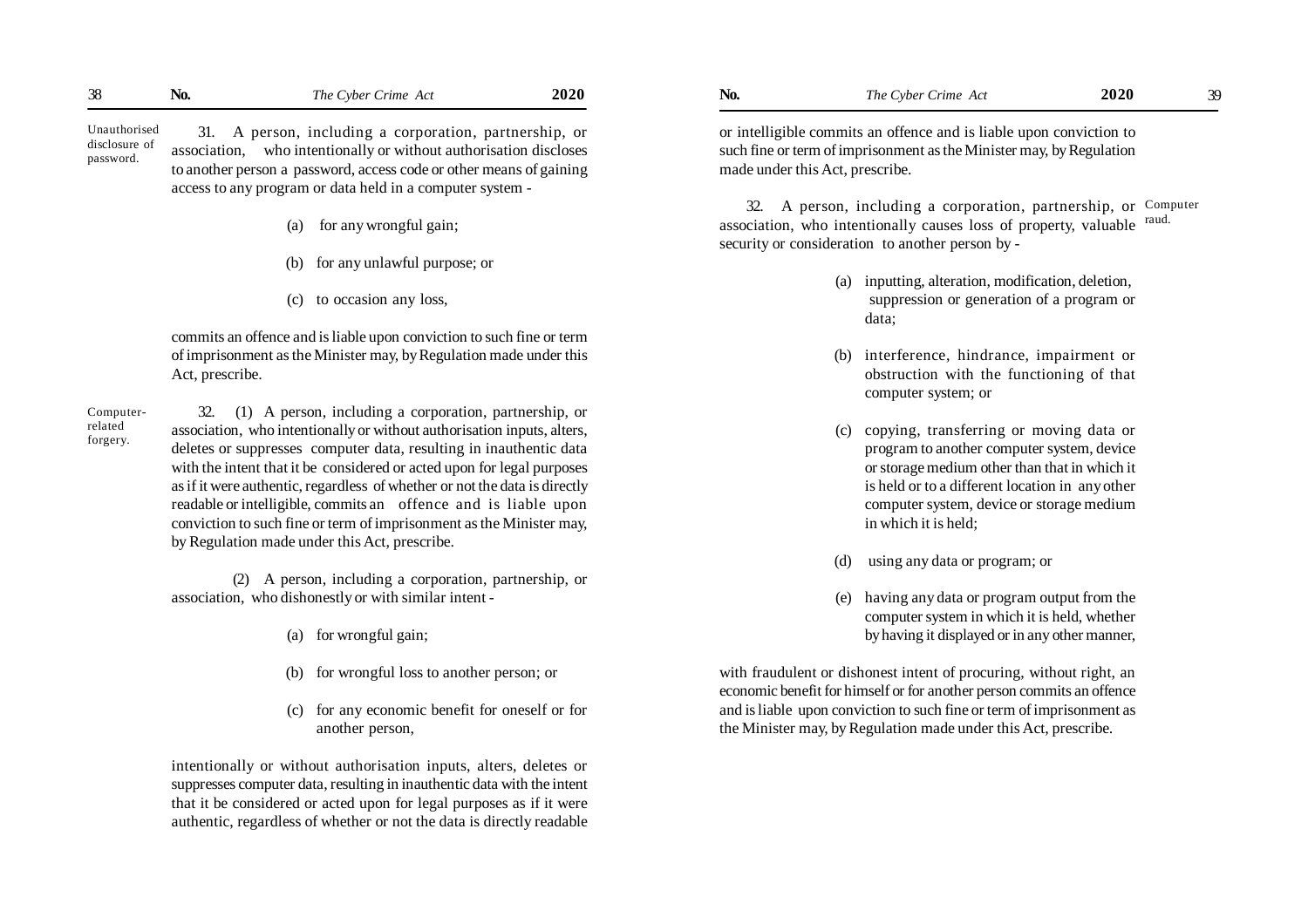33. (1) A person, including a corporation, partnership, or association, who is engaged in the services of any financial institution, and as a result of his special knowledge commits identity theft of its employer, staff, service providers and consultants with the intent to defraud commits an offence and is liable upon conviction to such fine or term of imprisonment as the Minister may, by Regulation made under this Act, prescribe. Identity theft impersonation.

and

(2) A person, including a corporation, partnership, or association, who fraudulently -

- (a) or dishonestly makes use of the electronic signature, password or any other unique identification feature of any other person; or
- (b) impersonates another entity or person, living or dead, with intent to -
	- (i) gain advantage for himself or another person;
	- (ii) obtain any property or an interest in any property;
	- (iii) cause disadvantage to the person or entity being impersonated or another person; or
	- (iv) avoid arrest or prosecution or to obstruct, pervert or defeat the course of justice, commits an offence and is liable upon conviction to such fine or term of imprisonment as the Minister may, by Regulation made under this Act, prescribe.

(3) A person, including a corporation, partnership, or association, who makes or causes to be made, either directly or indirectly, any false statement as a material fact in writing, knowing it to be false and with the intent that it be relied upon respecting his identity or that of any other person or his financial condition or that of any other person for the purpose of procuring the issuance of a card or other instrument to himself or another person commits an offence and shall be liable upon conviction to such fine or term of imprisonment as the Minister may, by Regulation made under this Act, prescribe.

34. A person, including a corporation, partnership, or Electronic association, who with the intent to defraud and or misrepresent, forges through electronic devices another person's signature or company mandate commits an offence and shall be liable on conviction to such fine or term of imprisonment as the Minister may, by Regulation made under this Act, prescribe. signature.

35. (1) A person, including a corporation, partnership, or Cyber stalking association, who individually or with another person, willfully and  $\frac{and\;cyber}{butlying}$ repeatedly communicates, either directly or indirectly, with another person, if he knows or ought to have known that his conduct bullying.

- (a) is likely to cause that person apprehension or fear of violence to him or damage or loss on his property; or
- (b) detrimentally affects that person,

commits an offence and is liable upon conviction to such fine or term of imprisonment as the Minister may, by Regulation made under this Act, prescribe.

(2) A person, including a corporation, partnership, or association, who knowingly or intentionally sends a message or other matter by means of a computer system or network that-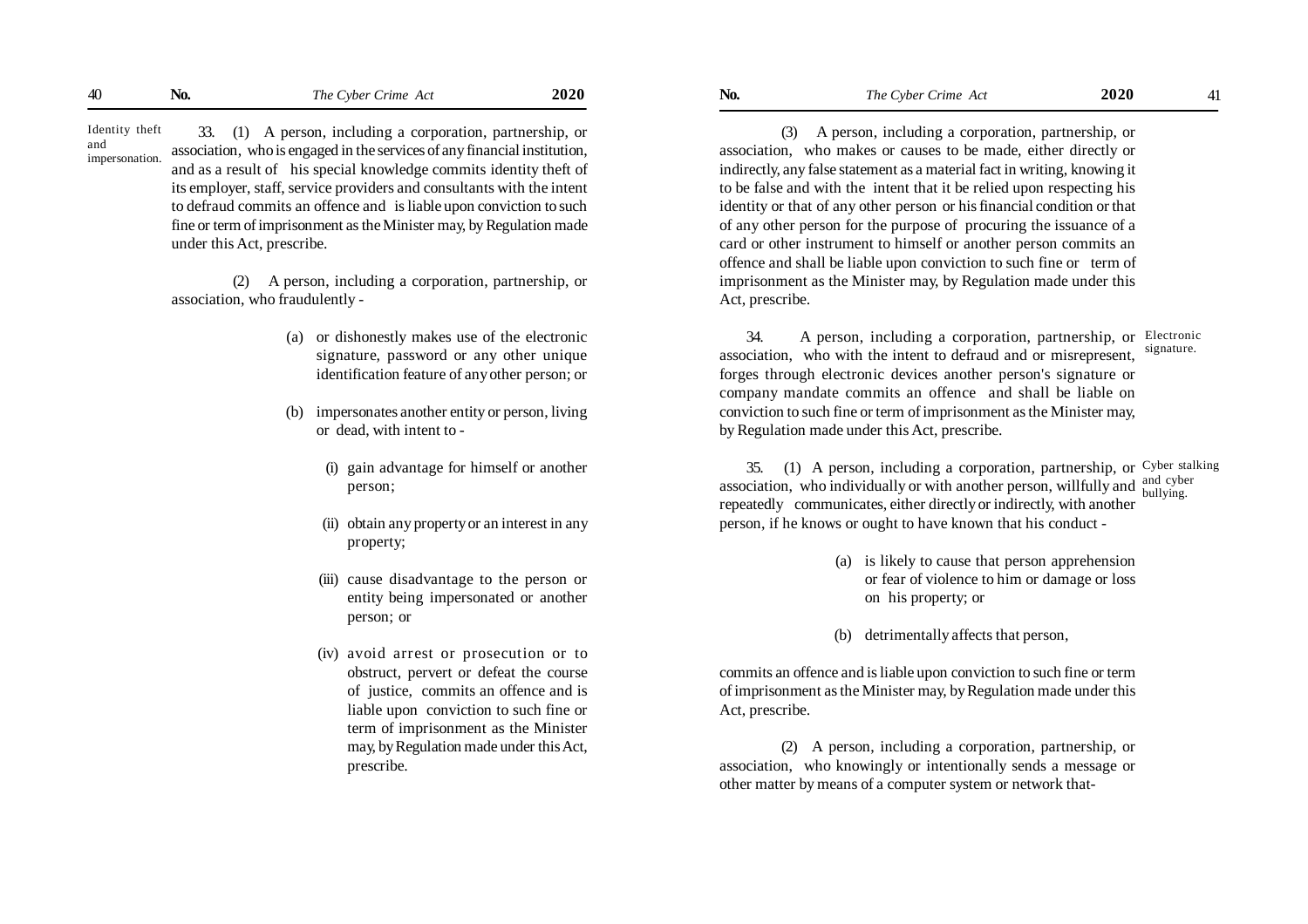- (a) is grossly offensive, pornographic or of an indecent, obscene or menacing character or causes any such message or matter to be so sent; or
- (b) he knows to be false, for the purpose of causing annoyance, inconvenience, danger, obstruction, insult, injury, criminal intimidation, enmity, hatred, ill will or needless anxiety to another or causes such a message to be sent,

commits an offence and is liable upon conviction to such fine or term of imprisonment as the Minister may, by Regulation made under this Act, prescribe.

 (3) Notwithstanding subsection (1) a person shall not be deemed to have committed an offence if he does an act -

- (a) for the purpose of preventing or detecting crime;
- (b) in compliance of and in accordance with the terms of a judicial order issued or in exercise of any power under this Act or any law; or
- (c) which is in the interest of the public.

Cyber Squatting.

36. (1) A person, including a corporation, partnership, or association, who intentionally takes or makes use of a name, business name, trademark, domain name or other word or phrase registered, owned or in use by an individual, body corporate or belonging to a government institution in Sierra Leone, on the internet or any other computer network, without authority or right and for the purpose of interfering with the use by the owner, registrant or legitimate prior user, commits an offence and is liable on conviction to such fine or term of imprisonment as the Minister may, by Regulation made under this Act, prescribe.

(2) In awarding penalty against an offender under this section, a court shall have regard to the following -

- (a) refusal by the offender to relinquish, upon formal request by the rightful owner of a name, business name, trademark, domain name, or other word or phrase registered, owned or in use by any individual, body corporate or belonging to the Government of Sierra Leone; or
- (b) any attempt by the offender to obtain compensation in any form for the release to the rightful owner for use of the name, business name, trademark, domain name or other word or phrase registered, owned or in use by the individual, body corporate or belonging to the Government of Sierra Leone.

(3) In addition to the penalty specified in this section, the court may make an order directing an offender to relinquish such registered name, mark, trademark, domain name or other word or phrase to the rightful owner.

37. A person, including a corporation, partnership, or association, who, through input, alteration, modification, deletion, of copyright suppression or generation of a program or data or through use of a and related computer, computer system or electronic device willfully infringes any right protected under the Copyright Act, 2011(Act No. 8 of 2011) or any law in force for protection of copyrights and related rights, commits an offence and is liable upon conviction to such fine or term of imprisonment as the Minister may, by Regulation made under this Act, prescribe. Infringement rights.

38. (1) A person, including a corporation, partnership, or association, who, intentionally - Online child sexual abuse.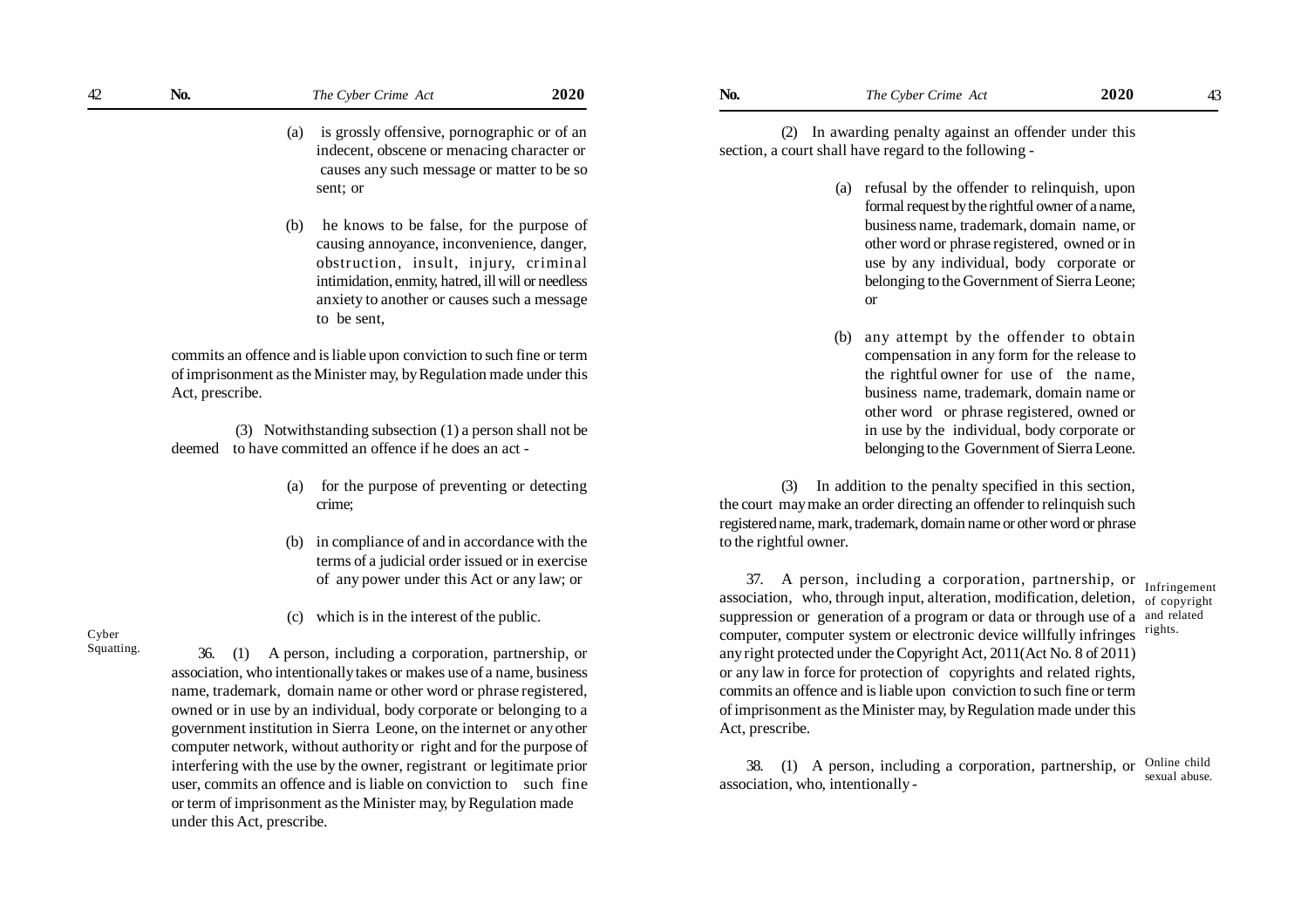- (a) possesses, distributes, produces, views,downloads, transmits, disseminates, circulates, delivers, exhibits, lends for gain, exchanges, barters, sells or offers for sale, lets on hire or offers to let on hire, prints, photographs, copies, provides location, requests for, offers in any other way, or makes available in any way child pornography through a computer system or storage data medium; or
- (b) acquiesces a child's participation in pornography,

commits an offence and is liable upon conviction to such fine or term of imprisonment as the Minister may, by Regulation made under this Act, prescribe.

 (2) A person, including a corporation, partnership, or association, who intentionally poses, grooms or solicits, through any computer system or network, to meet a child for the purpose of -

- (a) engaging in sexual activity with the child;
- (b) engaging in sexual activity with the child where-
	- (i) coercion, inducement, force or threat is used;
	- (ii) a recognised position of trust, authority or influence over the child, including within the family is abused; or
	- (iii) a child's mental or physical disability or situation of dependence is a bused. ommits an offence and shall be liable upon conviction to such fine or term of imprisonment as the Minister may, by Regulation made under this Act, prescribe.

(3) Notwithstanding subsection (1) a person shall not be deemed to have committed an offence if he does an act intended for a bona fide scientific or medical research or law enforcement.

- (4) For purposes of this section
	- "child" means a person under the age of 18 years;
	- "child pornography" includes data which, whether visual or audio, depicts -
		- (a) a child engaged in sexually explicit conduct;
		- (b) a person who appears to be a child engaged in sexually explicit conduct; or
		- (c) realistic images representing a child engaged in sexually explicit conduct.

39. (1) A person, including a corporation, partnership, or Attempting association, who intentionally abets the commission of, aids to  $\frac{and \n $aiding \n<sub>of</sub>}{atring}$$ commit, attempts to commit or does any act preparatory to or in furtherance of the commission of an offence under this Act commits an offence and is liable upon conviction to such fine or term of imprisonment as the Minister may, by Regulation made under this Act, prescribe. abetting.

(2) An offence may be deemed to have been committed under subsection (1), notwithstanding where the act in question took place.

40. (1) No person shall engage in the operation of a business Registration of providing computers for accessing the internet, playing games,  $\frac{0 \text{ f}}{\text{m} \cdot \text{h}}$ chatting or doing other computer-related tasks unless the business cybercafés.

> (a) has a registered business name with the Corporate Affairs Commission established under the Companies Act, 2009 (Act No. 5 of 2009); and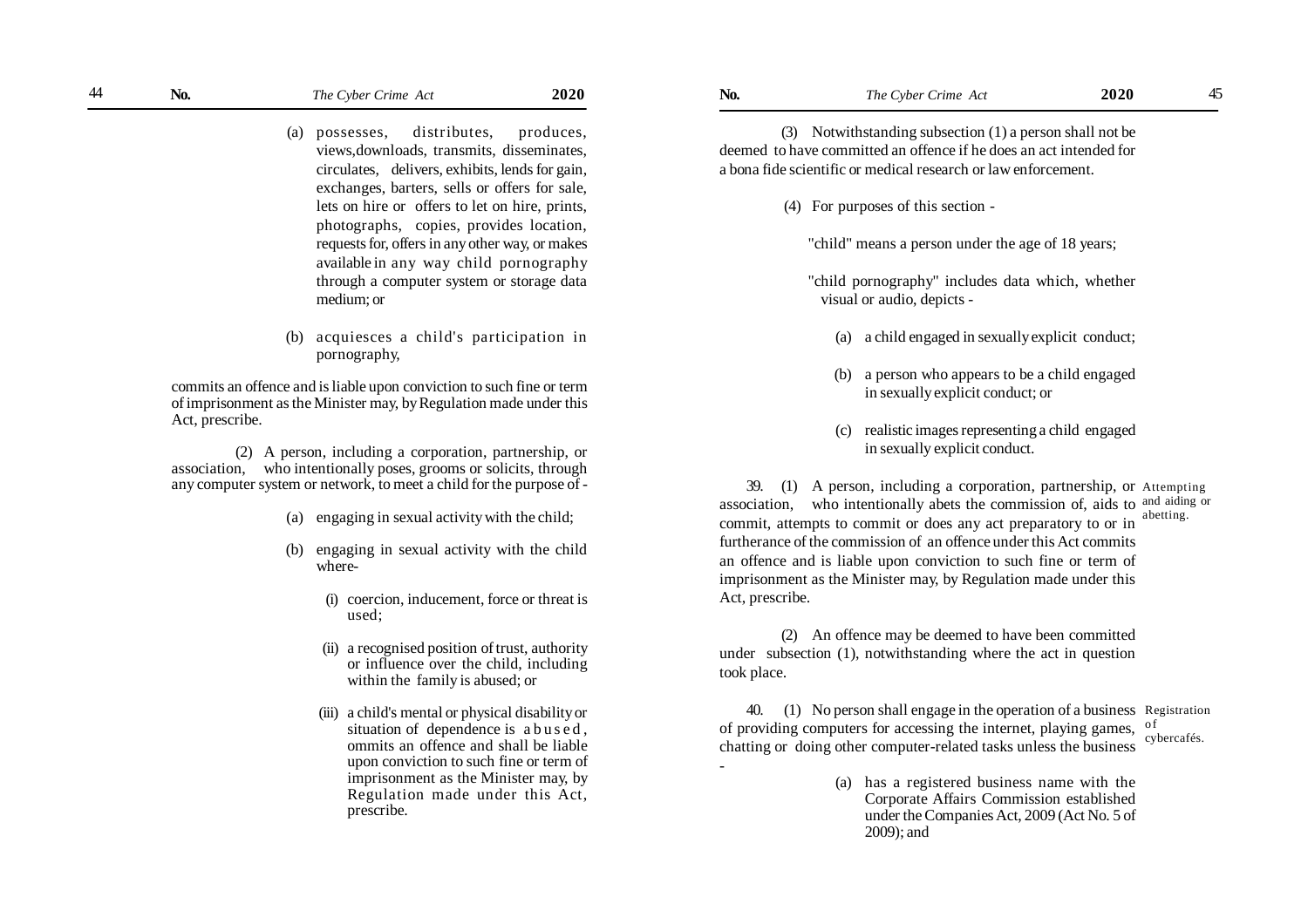(b) registered with National Telecommunications Commission established under the Telecommunications Act, 2006 (Act No. 9 of 2006) as a business concerned with providing computer access to the internet.

(2) A person, including a corporation, partnership, or association, who perpetrates electronic fraud or online fraud under this Act using a cybercafé, commits an offence and is liable upon conviction to such fine or term of imprisonment as the Minister may, by Regulation made under this Act, prescribe.

Cyber terrorism.

 41. (1) A person who accesses or cause to be accessed a computer or computer system or network for purposes of a terrorist act, commits an offence and is liable upon conviction to such fine or term of imprisonment as the Minister may, by Regulation made under this Act, prescribe.

(2) For purposes of this section, "terrorist act" shall have the same meaning as provided under the Anti-Money Laundering and Combating of Financing of Terrorism Act, 2012 (act No. 2 of 2012).

42. (1) A person, including a corporation, partnership, or association, who with intent- Racist and xenophobic offences.

- (a) distributes or otherwise makes available, racist or xenophobic material to the public through a computer system or network;
- (b) threatens through a computer system or network any other person or group of persons for the reason of belonging to a group distinguished by race, colour, descent, national or ethnic origin, as well as, religion;
- - (c) insults publicly through a computer system or network any other person or group of persons distinguished by race, colour, descent or national or ethnic origin, as well as religion; or
	- (d) distributes or otherwise makes available, to the public, material which denies or approves or justifies acts constituting genocide or crimes against humanity,

commits an offence and is liable upon conviction to such fine or term of imprisonment as the Minister may, by Regulation made under this Act, prescribe.

(2) For the purpose of subsection (1), "crime against humanity" includes any of the following acts committed as part of a widespread or systematic attack directed against any civilian population, with knowledge of the attack: murders, extermination, enslavement, deportation or forcible transfer of population, imprisonment, torture rape, sexual slavery, enforced prostitution, forced pregnancy, enforced sterilisation or any other form of sexual violence of comparable gravity, persecution against an identifiable group on political, racial, national, ethnic, cultural, religious or gender grounds, enforced disappearance of persons, the crime of apartheid, other inhumane acts of similar character intentionally causing great suffering or serious bodily or mental injury;

> "genocide" means any of the following acts committed with intent to destroy in whole or in part, a national, ethnic, racial or religious group as such: killing members of the group, deliberately inflicting on the group conditions of life calculated to bring about its physical destruction in whole or in part, imposing measures intended to prevent births within the group; forcibly transferring children of the group to another group;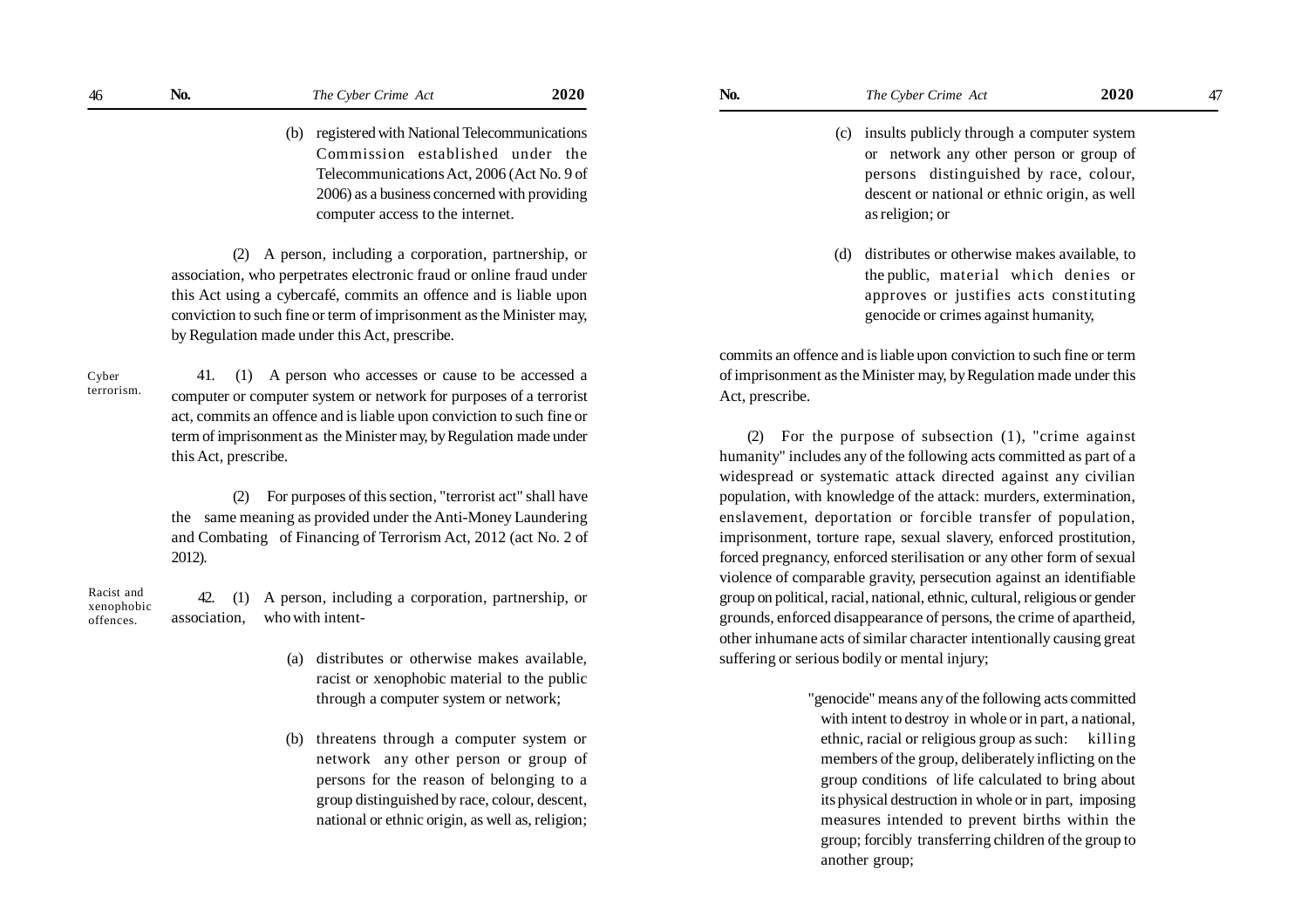"racist or xenophobic material" means any written or printed material, any image or any other representation of ideas or theories, which advocates, promotes or incites hatred, discrimination or violence against any individual or group of individuals, based on race, colour, descent or national or ethnic origin, as well as religion if used as a pretext for any of these factors.

Reporting cyber threats.

 43. (1) A person or institution that operates a computer system or network, whether public or private, shall immediately inform the National Computer Security Incidence Response Team of an attack, intrusion and other disruption liable to hinder the functioning of another computer system or network, and the National Computer Security Incidence Response Team shall take necessary and appropriate measures to protect computer systems and networks.

(2) In order to protect a computer system or network under subsection (1), the National Computer Security Incidence Response Team may propose the isolation of an affected computer system or network pending the resolution of the issues.

(3) A person or institution who fails to report an incident of an attack, intrusion or other disruption liable to hinder the functioning of another computer system or network to the National Computer Security Incidence Response Team, within 7 days of its occurrence, commits an offence and is liable to such fine or term of imprisonment as the Minister may, by Regulation made under this Act, prescribe.

 44. (1) A person or institution which, being a computer Breach of based service provider and or vendor does an act with intent to  $\frac{b}{y}$  service defraud and by virtue of his position as a service provider, forges, providers.illegally used security codes of the consumer with the intent to gain a financial and or material advantage or with intent to provide less value for money in his or its services to a consumer commits an offence and upon conviction is liable to such fine or term of imprisonment as the Minister may, by Regulation made under this Act, prescribe. confidence

 (2) Where an offence under this Act committed by a body corporate is proved to have been committed on the instigation or with the connivance of or attributable to any neglect on the part of a director, manager, secretary or other like officer of the body corporate or any officer purporting to act in any such capacity, he, as well as the body corporate, where practicable, shall be deemed to have committed the offence.

(3) Notwithstanding subsection (1), where a body corporate is convicted of an offence under this Act, the Court may order that the body corporate shall be wound up and all its assets and properties forfeited to the state.

(4) Nothing contained in this section shall render a person liable to punishment, where he proves that the offence was committed without his knowledge or that he exercised all due diligence to prevent the commission of the offence.

45. (1) Without prejudice to any contractual agreement Employees between an employer and employee, an employee shall relinquish or surrender all codes and access rights to his employer immediately upon disengagement from employment. responsibility.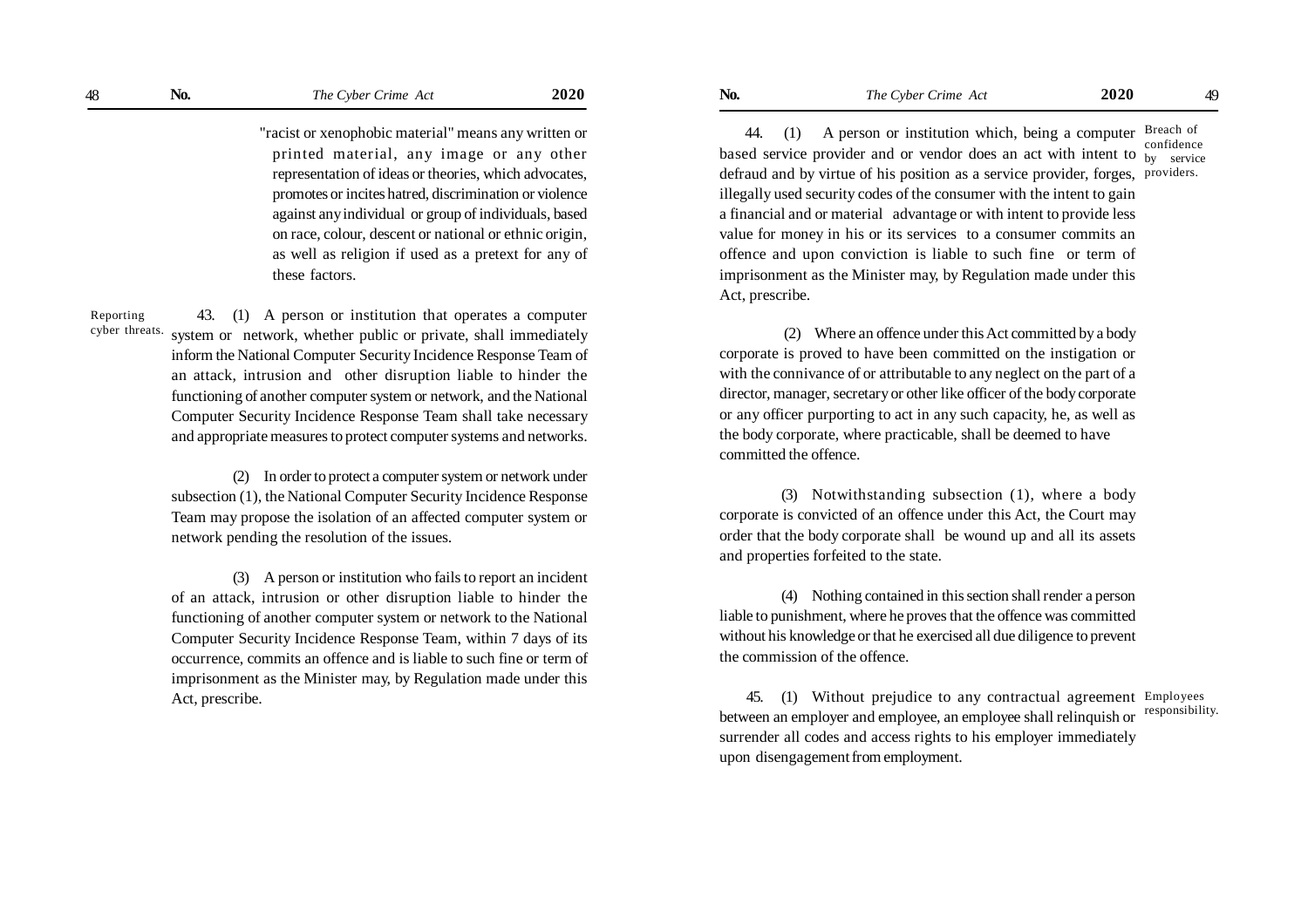(2) An employee who, without any lawful reason, continues to hold unto the code or access right of his employer after disengagement without any lawful reason commits an offence and shall be liable upon conviction to such fine or term of imprisonment as the Minister may, by Regulation made under this Act, prescribe.

Corporate liability.

46. (1) A natural person, who exercises management or supervisory authority, based on -

- (a) power of representation of a legal person;
- (a) authority to take decisions on behalf of a legal person;
- (c) authority to exercise control within a legal person, acting either individually or as part of an organ of the legal person,

commits an offence under this Act, for the benefit of the legal person, the legal person shall be liable for the offence under this Act.

(2) Where a natural person commits a criminal offence under this Act, for the benefit of a legal person, due to the lack of supervision or control by a natural person, the legal person shall be liable for the offence under this Act.

#### PART VI - ADMINISTRATION AND ENFORCEMENT

Coordination and enforcement.

47. (1) There shall be a National Cyber Security Incidence Response Coordination Center responsible for managing cyber security incidents in Sierra Leone headed by the National Cyber Security Coordinator, nominated by the Minister.

(2) The National Cyber Security Coordinator shall be responsible for cyber security issues under this Act including -

- (a) provision of support to computer systems and networks in preventing and combating cybercrime in Sierra Leone;
- (b) formulation and implimentation of national cyber security policy and cyber security strategy;
- (c) overseeing of the management of computer forensic laboratories;
- (d) provision of support to the Judiciary and other law enforcement agencies in the discharge of their functions in relation to cybercrime in Sierra Leone;
- (e) promotion of Sierra Leone's involvement in international cyber security cooperation; and
- (f) doing such other acts or things that are necessary for the effective performance of the functions of the relevant security and enforcement agencies under this Act.

48. (1) There is established, a National Cybersecurity Establishment Advisory Council comprising the President as Chairman and the following other members -

of the National Cybersecurity Advisory Council.

- (a) the Minister, Ministry of Finance;
- (b) the Attorney-General and Minister of Justice;
- (c) the Minister of Internal Affairs;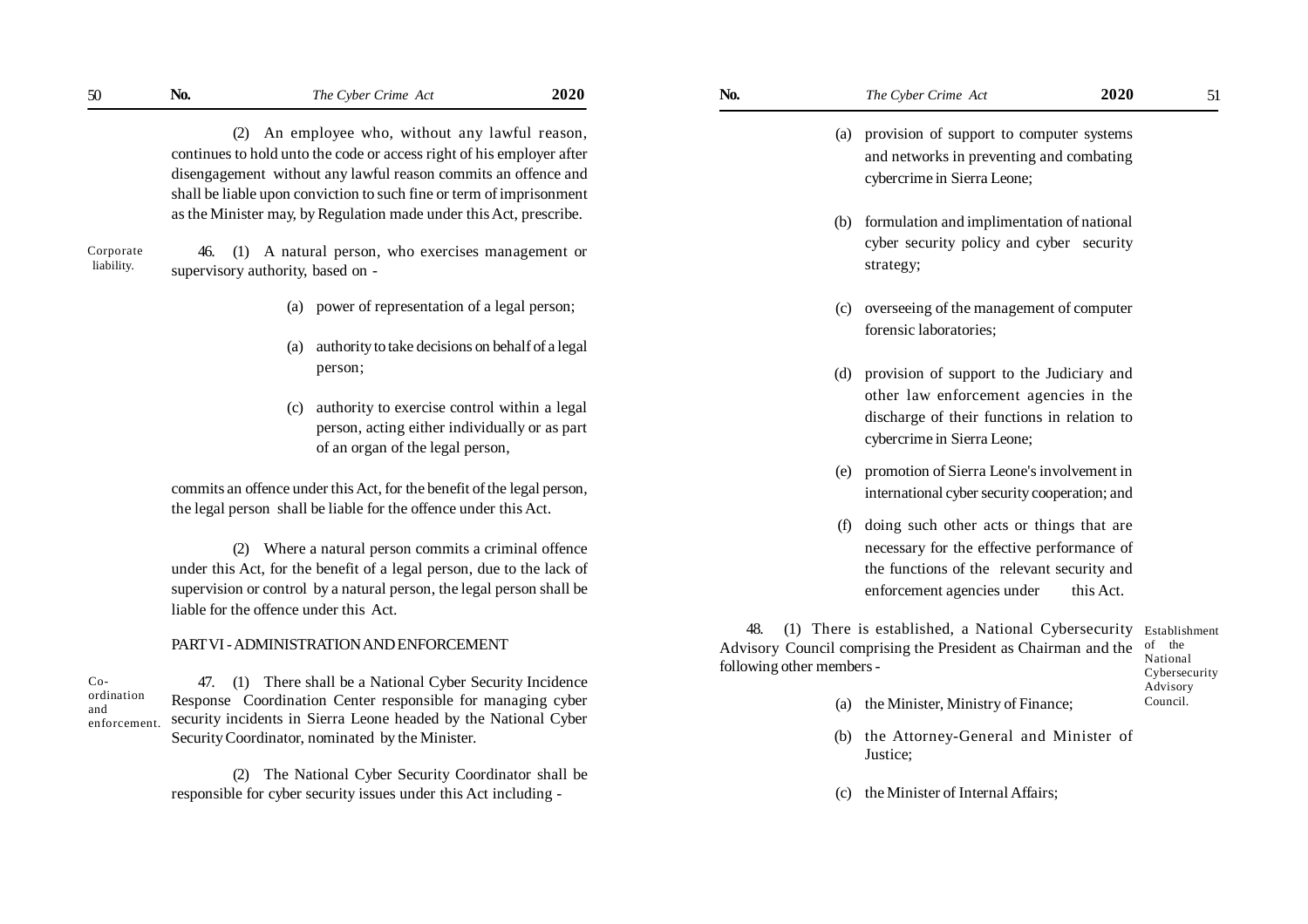| 52 | No. |                             | The Cyber Crime Act                                     | 2020 | No. |     | The Cyber Crime Act                                                    | 2020 | 53                        |
|----|-----|-----------------------------|---------------------------------------------------------|------|-----|-----|------------------------------------------------------------------------|------|---------------------------|
|    |     | (d)                         | the Minister of Foreign Affairs and                     |      |     |     | (3) The Council may co-opt any person to attend and                    |      |                           |
|    |     |                             | International Cooperation;                              |      |     |     | participate in its deliberations on any matter but such person shall   |      |                           |
|    |     |                             |                                                         |      |     |     | not vote on any issue for the decision by the Council.                 |      |                           |
|    |     | (e)                         | the National Security Coordinator, Office of            |      |     |     |                                                                        |      |                           |
|    |     |                             | National Security;                                      |      |     |     | (4) The meetings of the Council shall be presided over                 |      |                           |
|    |     |                             |                                                         |      |     |     | by the President and the Council shall meet, at least, 4 times a year. |      |                           |
|    |     | (f)                         | the Director-General, Central Intelligence and          |      |     |     |                                                                        |      |                           |
|    |     |                             | Security Unit;                                          |      | 49. | (1) | The Council shall -                                                    |      | <b>Functions</b>          |
|    |     |                             |                                                         |      |     |     |                                                                        |      | and powers<br>of Council. |
|    |     | (g)                         | the Chief of Defence Staff, Republic of Sierra          |      |     |     | (a) provide strategic leadership, oversight and                        |      |                           |
|    |     |                             | Leone Armed Forces;                                     |      |     |     | guidance on implementation and develop-                                |      |                           |
|    |     |                             |                                                         |      |     |     | ment of national cyber security legal                                  |      |                           |
|    |     | (h)                         | the Inspector-General, Sierra Leone Police;             |      |     |     | framework in Sierra Leone in order to ensure                           |      |                           |
|    |     |                             |                                                         |      |     |     | that -                                                                 |      |                           |
|    |     | (i)                         | the Director-General, National Tele-                    |      |     |     |                                                                        |      |                           |
|    |     |                             | communications Commission;                              |      |     |     | (i) Sierra Leone's cybercrime policies and                             |      |                           |
|    |     |                             |                                                         |      |     |     | laws are in conformity with regional and                               |      |                           |
|    |     | (i)                         | the Governor, Bank of Sierra Leone;                     |      |     |     | international standards;                                               |      |                           |
|    |     |                             |                                                         |      |     |     |                                                                        |      |                           |
|    |     | (k)                         | the National Cyber Security Coordinator;                |      |     |     | (ii) there is maintenance of international co-                         |      |                           |
|    |     |                             |                                                         |      |     |     | operation required for preventing and                                  |      |                           |
|    |     | $\left( \mathbf{I} \right)$ | the Director of Communications, Ministry of             |      |     |     | combating cybercrimes and promoting                                    |      |                           |
|    |     |                             | Information and Communications; and                     |      |     |     | cybersecurity; and                                                     |      |                           |
|    |     |                             |                                                         |      |     |     |                                                                        |      |                           |
|    |     | (m)                         | the Minister of Information and                         |      |     |     | (iii) effective prosecution of cybercrimes                             |      |                           |
|    |     |                             | Communications as Secretary.                            |      |     |     | and cyber security matters.                                            |      |                           |
|    |     |                             |                                                         |      |     |     |                                                                        |      |                           |
|    | (2) |                             | A member of the Council shall cease to hold office if - |      |     |     | (b) make recommendation to Government on                               |      |                           |
|    |     |                             | (a) he ceases to hold the office on the basis of        |      |     |     | issues relating to the prevention and                                  |      |                           |
|    |     |                             | which he became a member of the Council;                |      |     |     | combating of cybercrime and the promotion                              |      |                           |
|    |     |                             | <b>or</b>                                               |      |     |     | of cyber security in Sierra Leone;                                     |      |                           |
|    |     | (b)                         | the President is satisfied that it is not in the        |      |     | (c) | provide general policy guidelines for the                              |      |                           |
|    |     |                             | public interest for the person to continue as           |      |     |     | implementation of this Act; and                                        |      |                           |

a member of the Council.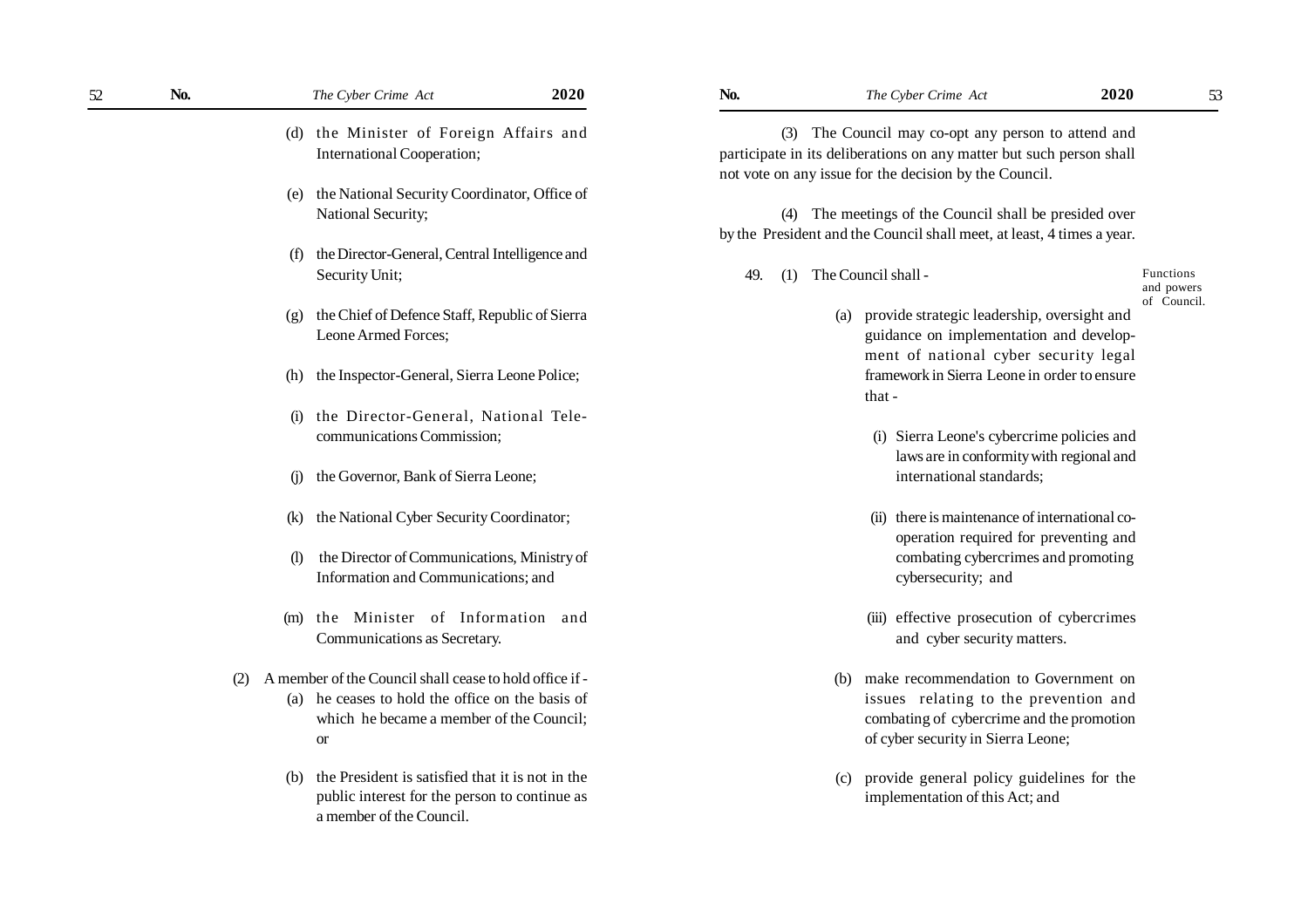(d) promote the development of educational programs and research in cyber security defences, techniques and processes.

(2) The Council shall have power to regulate its proceedings and make standing orders with respect to the holding of its meetings, notices to be given, the keeping of minutes of its proceedings and such other matters as Council may, from time to time determine.

 50. (1) There is established a fund which shall be known as the National Cyber Security Fund. Establishment of National Cybersecurity Fund.

> (2) There shall be paid and credited into the Fund established under subsection (1) and domiciled in the Central Bank of Sierra Leone -

- (a) a levy of 0.005 of all electronic transactions by the businesses specified in the Schedule;
- (b) grants-in-aid and assistance from donor, bilateral and multilateral agencies;
- (c) all other sums accruing to the Fund by way of gifts, endowments, bequests or other voluntary contributions by persons and organisations:

Provided that the terms and conditions attached to such gifts, endowments, bequests or contributions will not jeopardize the functions of the Agency; and

> (d) all other monies or assets that may, from time to time accrue to the Fund.

(3) All monies accruing to the Fund shall be exempted from income tax and all contributions to the Fund shall be tax deductible.

(4) The levy imposed under paragraph (a) of subsection (2) shall be remitted directly by the affected businesses or organizations into the Fund domiciled in the Central Bank within a period of 30 days.

(5) An amount not exceeding 30 percent of the Fund may be allocated for programs relating to public education and awareness raising on cyber security issues.

(6) The office of the National Computer Security Incidence Response Team Coordination Centre shall keep proper records of the accounts which shall be audited in accordance with guidelines provided by the Auditor-General of Sierra Leone.

#### PART VII -MISCELLANEOUS PROVISIONS

51. as it considers necessary or expedient for giving effect to Regulations.this Act.